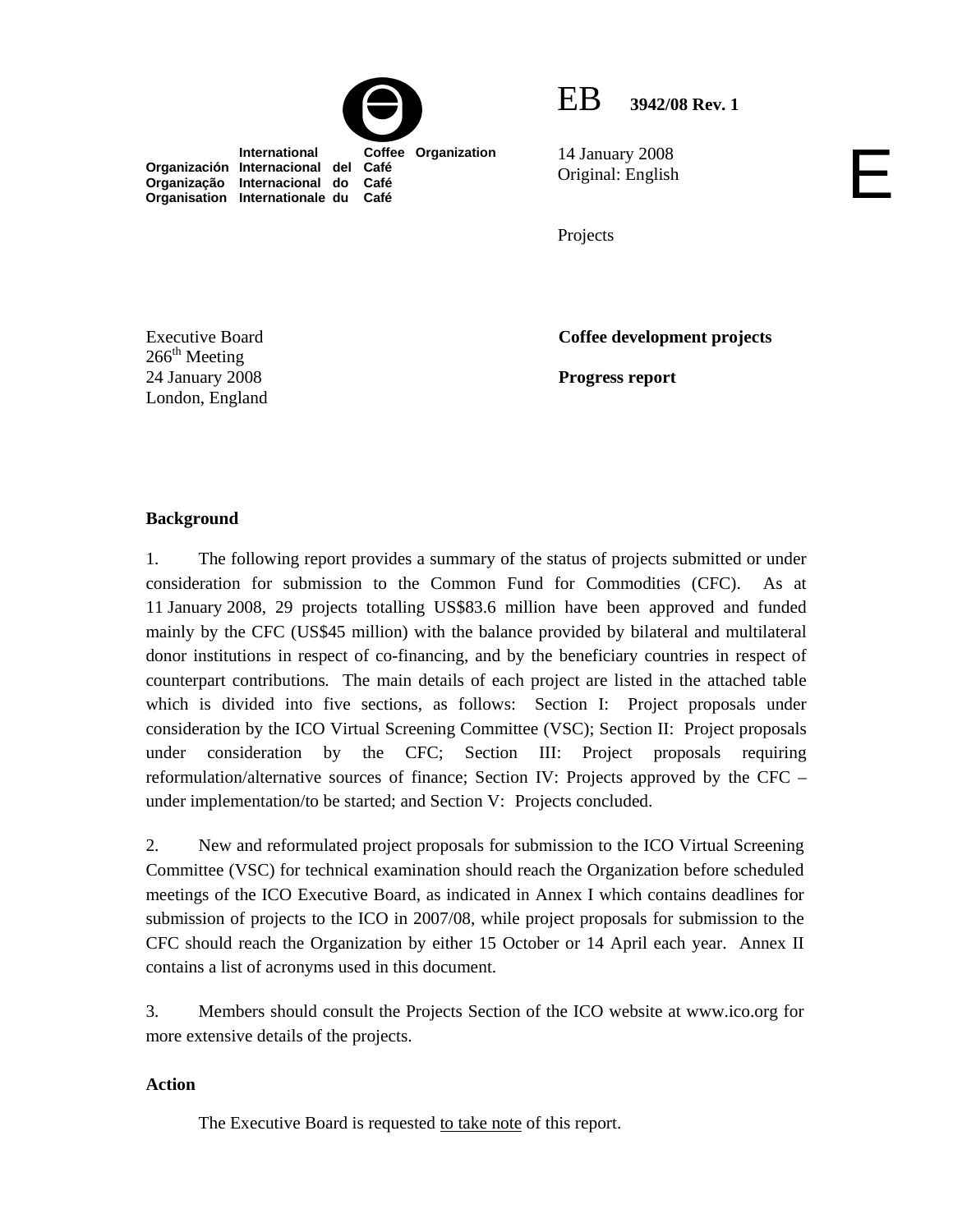#### **SUMMARY OF PROJECTS**

| Section/<br><b>ICO</b><br>staff | Project title and ID<br><b>Irelated Fast</b><br>Trackl                                                                                                                               | Location/<br>PEA/<br><b>Duration</b>                                       | 1. Total cost (US\$)<br>2. CFC financing US\$)<br>3. Co-financing (US\$)<br>Agency/donor<br>4. Counterpart<br>contribution (US\$) | ICO document(s)                                                          | <b>Description</b>                                                                                                                                                                                                                                                                                                                                    | <b>Approval / Consideration</b><br><b>Progress</b><br>VSC recommendations and follow-up                                                                                                                                                                                                                                                                                                                                                                                                                                                                                                                                |
|---------------------------------|--------------------------------------------------------------------------------------------------------------------------------------------------------------------------------------|----------------------------------------------------------------------------|-----------------------------------------------------------------------------------------------------------------------------------|--------------------------------------------------------------------------|-------------------------------------------------------------------------------------------------------------------------------------------------------------------------------------------------------------------------------------------------------------------------------------------------------------------------------------------------------|------------------------------------------------------------------------------------------------------------------------------------------------------------------------------------------------------------------------------------------------------------------------------------------------------------------------------------------------------------------------------------------------------------------------------------------------------------------------------------------------------------------------------------------------------------------------------------------------------------------------|
|                                 |                                                                                                                                                                                      |                                                                            |                                                                                                                                   |                                                                          |                                                                                                                                                                                                                                                                                                                                                       | SECTION I: PROJECT PROPOSALS UNDER CONSIDERATION BY THE ICO VSC (NOT YET APPROVED BY THE BOARD OR COUNCIL)                                                                                                                                                                                                                                                                                                                                                                                                                                                                                                             |
| 1.1<br>LV                       | International<br>research and<br>development<br>services for the<br>durable genetic<br>control of two<br>destructive diseases<br>affecting Arabica<br>coffee                         | Location: Worldwide<br>PEA: IICT-CIFC<br>Duration: 5 years                 | 1 US\$2,695,602<br>2. US\$1,566,750<br>3. US\$0<br>4. US\$1,128,852                                                               | Proposal:<br>WP-Board 1033/07<br>VSC comments:<br>EB-3935/07             | Research into plant-pathogen interactions<br>of two quarantine diseases, coffee leaf<br>rust (CLR) and coffee berry disease<br>(CBD); identification and maintenance of<br>races/isolates of the pathogens and of<br>critical coffee germplasm; pre-breeding<br>for resistance; training of research<br>personnel from coffee producing<br>countries. | $VSC - Aug 2007$ : The proposal was considered for the first<br>time by the Committee in August 2007. The VSC recommended<br>that the proposal should be revised.<br>Follow up: In September 2007, the Executive Board noted that<br>some VSC members considered this proposal suitable for<br>submitting to the EC for financing, and recommended that the<br>project should be revised taking into account the issue of<br>Intellectual Property Rights.<br>The ICO has requested the EC to provide information about<br>formal procedures for submitting relevant coffee research project<br>proposals for funding. |
| 1.2<br>$L$ V                    | Coffee Berry Borer-<br>the need for a review<br>of the status and<br>knowledge of a<br>serious coffee pest                                                                           | Location:<br>UK, Colombia<br>PEA: CABI UK<br>Duration: 6 months            | 1. US\$120,000<br>2. US\$120,000<br>3. US\$<br>4. US\$                                                                            | Proposal:<br>WP-Board 1037/07<br>VSC comments:<br>EB-3935/07             | This project will carry out a<br>comprehensive review of the pest status<br>of the coffee berry borer, including an<br>ICO workshop with expert inputs from<br>the most affected countries.                                                                                                                                                           | $VSC - Aug 2007$ : The proposal was considered for the first<br>time by the Committee in August 2007. The VSC recommended<br>that the proposal should be revised.<br>Follow up: In September 2007 the Executive Board decided that<br>this proposal should be revised in collaboration with Indonesia,<br>and noted that other Members interested in participating in the<br>project should contact the Executive Director.                                                                                                                                                                                            |
| 1.3<br>LV                       | Development of an<br>innovative grower-<br>owned coffee<br>marketing system<br>based on coffee<br>produced in an<br>economically viable<br>and environmentally<br>sustainable manner | Location: Papua New<br>Guinea<br>PEA: to be confirmed<br>Duration: 3 years | 1. US\$982,000<br>2. US\$832,000<br>$3.$ tbc<br>4. US\$150,000                                                                    | Proposal:<br>WP-Board 1012/06<br>VSC comments:<br>EB-3913/06, EB-3923/07 | The project aims to develop an innovative<br>coffee marketing system for small village<br>grower based groups and cooperatives,<br>which will allow them to achieve greater<br>market access and maximise the benefits<br>of their participation in growing coffee.                                                                                   | $VSC - Apr$ and Nov 2006: The first draft proposal was<br>informally reviewed by the VSC in April 2006 and its technical<br>recommendations were taken into consideration by the project<br>proponents. After receiving official backing from the<br>Government of Papua New Guinea, the proposal was considered<br>by the VSC in November 2006 which recommended that the<br>proposal should be revised.<br>Follow up: The proponents have been advised of the VSC's<br>recommendations.                                                                                                                              |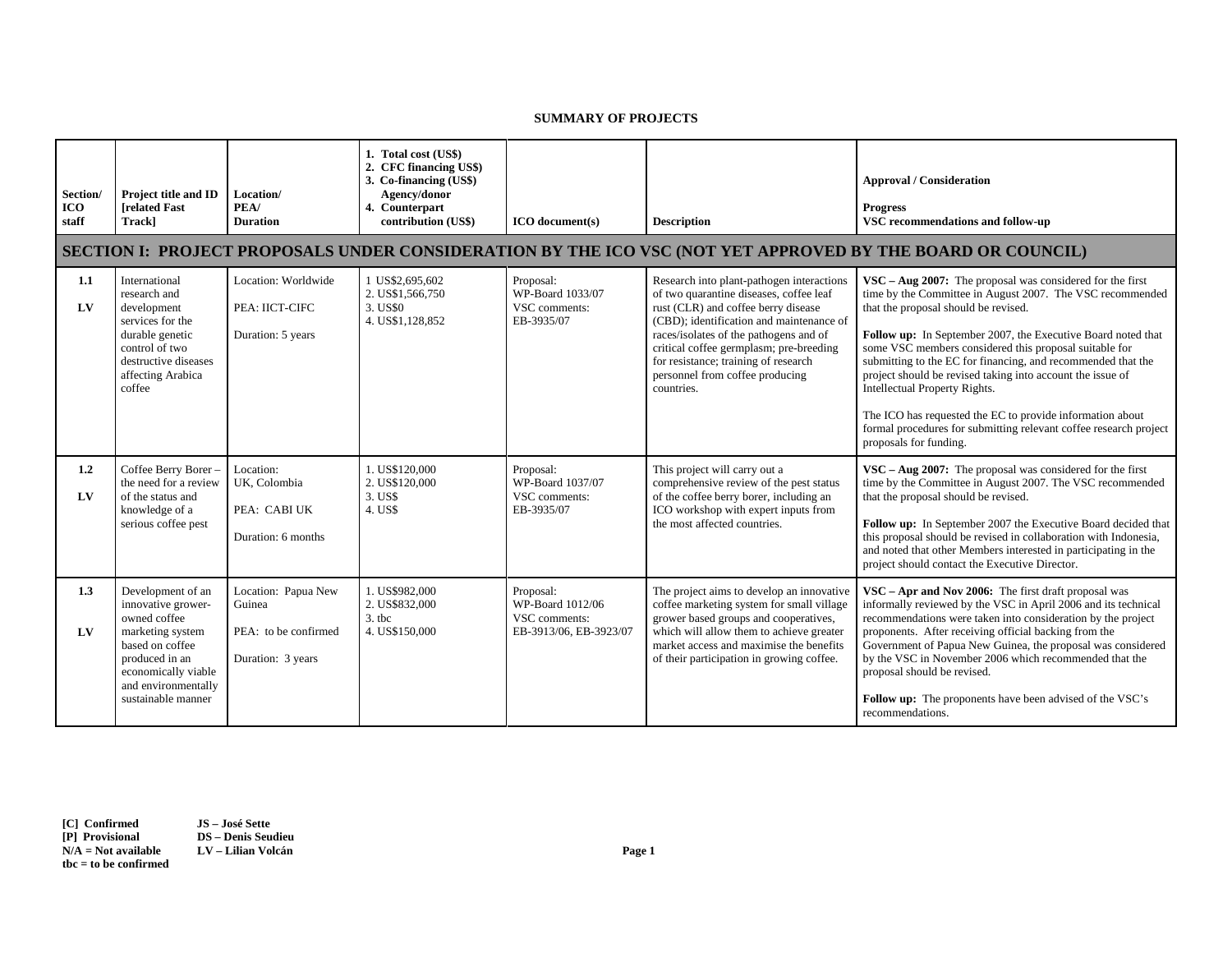| Section/<br><b>ICO</b><br>staff | Project title and ID<br><b>[related Fast</b><br>Track]                      | Location/<br>PEA/<br><b>Duration</b>                                                       | 1. Total cost (US\$)<br>2. CFC financing US\$)<br>3. Co-financing (US\$)<br>Agency/donor<br>4. Counterpart<br>contribution (US\$) | ICO document(s)                                              | <b>Description</b>                                                                                                                                                                                                                                                                                                                       | <b>Approval / Consideration</b><br><b>Progress</b><br>VSC recommendations and follow-up                                                                                                                                                                                                                                                                                                                                                                                                                                                                                                                                                                    |  |  |  |  |
|---------------------------------|-----------------------------------------------------------------------------|--------------------------------------------------------------------------------------------|-----------------------------------------------------------------------------------------------------------------------------------|--------------------------------------------------------------|------------------------------------------------------------------------------------------------------------------------------------------------------------------------------------------------------------------------------------------------------------------------------------------------------------------------------------------|------------------------------------------------------------------------------------------------------------------------------------------------------------------------------------------------------------------------------------------------------------------------------------------------------------------------------------------------------------------------------------------------------------------------------------------------------------------------------------------------------------------------------------------------------------------------------------------------------------------------------------------------------------|--|--|--|--|
|                                 | <b>SECTION II: PROJECT PROPOSALS UNDER CONSIDERATION BY THE CFC</b>         |                                                                                            |                                                                                                                                   |                                                              |                                                                                                                                                                                                                                                                                                                                          |                                                                                                                                                                                                                                                                                                                                                                                                                                                                                                                                                                                                                                                            |  |  |  |  |
| 2.1<br>LV                       | Renovation of<br>CATIE's<br>international coffee<br>collection              | Location: Worldwide<br>PEA: PROMECAFE [P]<br>Duration: 6 years                             | 1. US\$418,793<br>2. US\$418,793<br>3. US\$0<br>4. US\$0                                                                          | Proposal:<br>WP-Board 1036/07<br>VSC comments:<br>EB-3935/07 | The proposal aims to slow the process of<br>genetic erosion that the collection of<br>international coffee genetic varieties has<br>suffered during past decades.                                                                                                                                                                        | VSC - Aug 2007: In August 2007 the VSC recommended that<br>the proposal should be approved.<br>ICO – Sep 2007: In September 2007, the Council approved this<br>proposal, subject to clarification by the proponents on the issue<br>of Intellectual Property Rights. In October 2007, in an internal<br>ICO meeting, it was agreed that this proposal should be merged<br>with the proposal 'Enhancing use of coffee germplasm – an<br>African perspective' (see 3.3). As the involvement of the FAO<br>AGPS Division and the ICGN is desirable the matter will be<br>discussed on a mission to the FAO in February 2008.                                  |  |  |  |  |
| $2.2\,$<br>DS                   | Revitalizing<br>productivity, quality<br>and trade in coffee<br>from Africa | Location: IACO Member<br>countries<br>PEA: IACO<br>Duration: 1 year                        | 1. US\$283,500<br>2. US\$120,000<br>3. US\$0<br>4. US\$163,500                                                                    | Proposal:<br>WP-Board 1035/07<br>VSC comments:<br>EB-3935/07 | The project aims to revitalise production,<br>quality and trade in smallholder coffees in<br>Africa. By improving quality and trade in<br>smallholder coffees, household income of<br>the resource-poor coffee farmers will<br>improve, thereby contributing to poverty<br>alleviation amongst the coffee-dependent<br>rural population. | $VSC - Aug 2007$ : The proposal was considered for the first<br>time by the Committee in August 2007. The VSC was split on<br>deciding whether to recommend the proposal for approval or<br>rejection.<br>ICO – Sep 2007: In September 2007, the Council approved this<br>proposal for submission to the CFC for fast-track financing. The<br>Consultative Committee of the CFC will consider it in January<br>2008.<br>To be considered by the CFC CC: Jan 2008                                                                                                                                                                                           |  |  |  |  |
| $2.3\phantom{0}$<br>$L$ V       | Competitive coffee<br>enterprises<br>programme                              | Location: Guatemala<br>and Jamaica<br>PEA: ANACAFE [P]<br>and CIB [P]<br>Duration: 3 years | 1. US\$6,000,000<br>2. US\$4,000,000<br>3. US\$0<br>4. US\$2,000,000                                                              | Proposal:<br>WP-Board 1024/07<br>VSC comments:<br>EB-3923/07 | The project aims to strengthen the coffee<br>sector in Guatemala through a Coffee<br>Competitiveness Programme based on six<br>components: 1) Sustainable<br>development, 2) Income diversification,<br>3) Marketing intelligence, 4) Marketing,<br>5) Funding and 6) Institutional<br>strengthening                                     | VSC – Nov 2006: In November 2006, the VSC recommended<br>that the proposal should be approved by the Council.<br>ICO – May 2007: The Council approved the proposal in May<br>2007. The proposal is being revised and will be submitted to the<br>CFC CC in July 2008.<br>CFC PAC – Oct 2007: The CFC PAC recommended that the<br>project should not be placed before the Consultative Committee<br>in its current format, but should be reformulated taking into<br>consideration the observations made by the PAC. The CFC is<br>prepared to finance the cost of a Consultant to reformulate the<br>project.<br>To be considered by the CFC CC: July 2008 |  |  |  |  |

**[C] Confirmed JS – José Sette** Page 2<br> **N/A = Not available 2**<br> **N/A = Not available 2**<br> **N/A = Not available 2**<br> **N/A = Not available 2 tbc = to be confirmed** 

**DS – Denis Seudieu<br>LV – Lilian Volcán**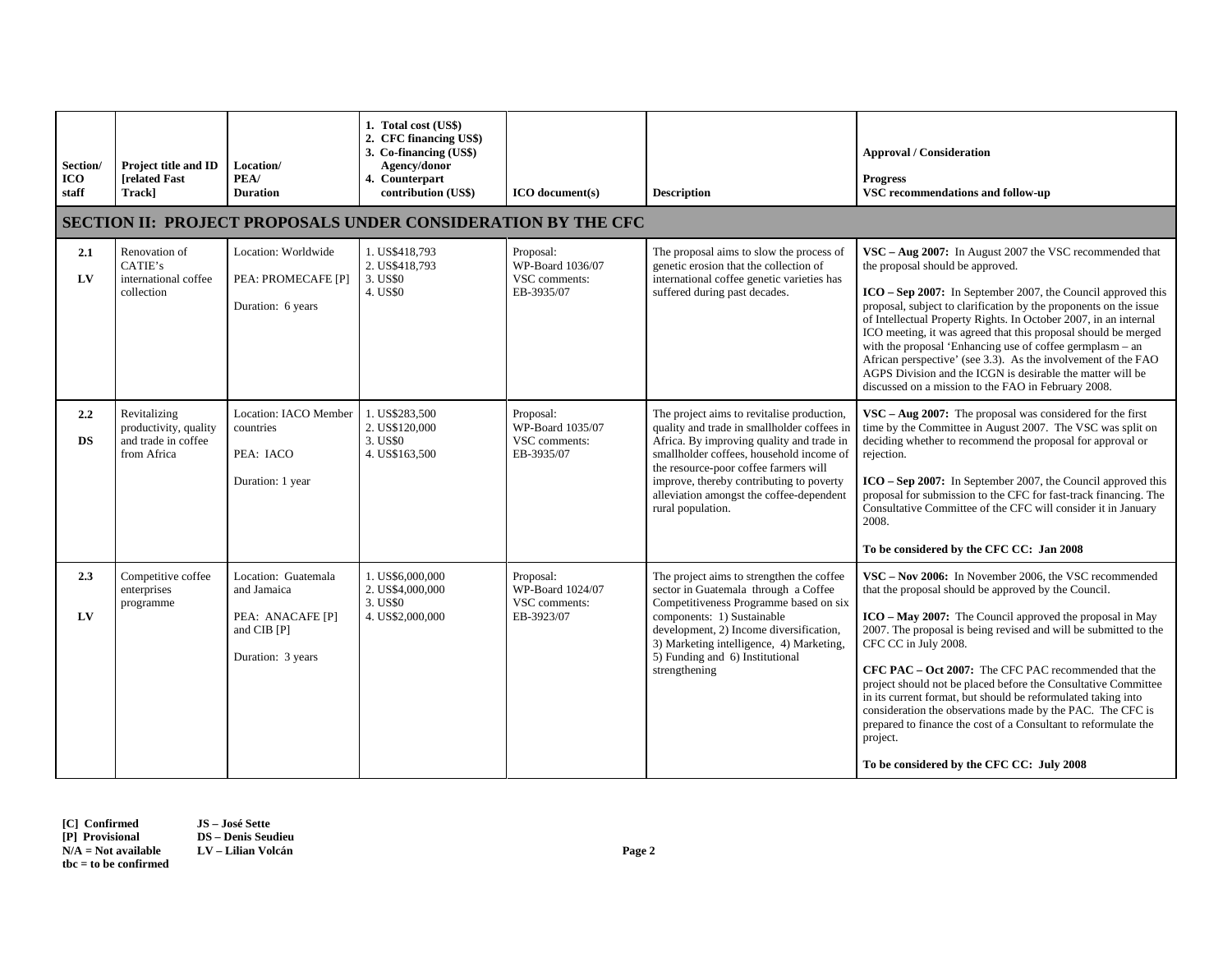| Section/<br><b>ICO</b><br>staff | <b>Project title and ID</b><br><b>Trelated Fast</b><br>Trackl                                                   | Location/<br>PEA/<br><b>Duration</b>                                                                                                                                | 1. Total cost (US\$)<br>2. CFC financing US\$)<br>3. Co-financing (US\$)<br>Agency/donor<br>4. Counterpart<br>contribution (US\$) | <b>ICO</b> document(s)                                                     | <b>Description</b>                                                                                                                                                                                                                                              | <b>Approval / Consideration</b><br><b>Progress</b><br>VSC recommendations and follow-up                                                                                                                                                                                                                                                                                                                                                                                                                       |  |  |
|---------------------------------|-----------------------------------------------------------------------------------------------------------------|---------------------------------------------------------------------------------------------------------------------------------------------------------------------|-----------------------------------------------------------------------------------------------------------------------------------|----------------------------------------------------------------------------|-----------------------------------------------------------------------------------------------------------------------------------------------------------------------------------------------------------------------------------------------------------------|---------------------------------------------------------------------------------------------------------------------------------------------------------------------------------------------------------------------------------------------------------------------------------------------------------------------------------------------------------------------------------------------------------------------------------------------------------------------------------------------------------------|--|--|
| 2.4<br><b>DS</b>                | Building capacity for<br>coffee certification<br>and verification in<br>Eastern Africa                          | Location: Burundi, D.R.<br>Congo, Ethiopia, Kenya,<br>Madagascar, Malawi,<br>Rwanda, Tanzania,<br>Uganda, Zambia and<br>Zimbabwe<br>PEA: EAFCA<br>Duration: 5 years | 1. US\$2,868,762<br>2. US\$2,868,762<br>3.<br>4.                                                                                  | Proposal:<br>WP-Board 1023/07 and<br>Add. 1<br>VSC comments:<br>EB-3923/07 | The overall goal of the project is to build<br>capacity in coffee certification and<br>verification in Eastern Africa by creating<br>a regional centre for certification and an<br>outreach programme to ensure the active<br>participation of producer groups. | VSC – Nov 2006: In November 2006, the VSC recommended<br>that the proposal should be approved by the Council.<br>ICO – May 2007: The Council approved the proposal in May<br>2007. It will be submitted to the CFC CC in July 2008.<br>To be considered by the CFC CC: July 2008                                                                                                                                                                                                                              |  |  |
|                                 | <b>SECTION III: PROJECT PROPOSALS REQUIRING REFORMULATION/ALTERNATIVE SOURCES OF FINANCE</b>                    |                                                                                                                                                                     |                                                                                                                                   |                                                                            |                                                                                                                                                                                                                                                                 |                                                                                                                                                                                                                                                                                                                                                                                                                                                                                                               |  |  |
| 3.1<br>LV                       | Coffee network:<br>strengthening the<br>capacities of small<br>coffee producers in<br>the Dominican<br>Republic | Location: Dominican<br>Republic<br>PEA: Ucodep [P]<br>Duration: 3 years                                                                                             | 1. US\$1,063,987<br>2. US\$621.225<br>3.<br>$\overline{4}$ .                                                                      | Proposal:<br>WP-Board 1028/07<br>VSC comments:<br>EB-3931/07               | The project aims to promote activities<br>aimed at developing the local economy<br>and improving the whole socio-economic<br>coffee chain, with private and public<br>sector participation.                                                                     | VSC - Apr 2007: In April 2007, the VSC recommended that<br>the proposal should be approved by the Council.<br>ICO - May 2007: The Council approved the proposal in May<br>2007. It is being merged with the project 'Improvement and<br>diversification of coffee production of smallholders in Central<br>America' (see 3.4) for submission for funding. Alternative<br>funding will be required for the Dominican Republic's<br>participation as it has not yet completed procedures for CFC<br>membership. |  |  |
| 3.2<br>LV                       | Enhancing use of<br>coffee germplasm -<br>an African<br>perspective<br><b>CFC/ICO/23</b>                        | Location: Sub-Saharan<br>African countries<br>PEA: IPGRI [P]<br>(new name: Bioversity<br>International)<br>Duration: 5 years                                        | 1. US\$10.929.505<br>2. US\$8,566,425<br>3. US\$0<br>4. US\$2,363,080                                                             | Proposal:<br>WP-Board 880/00<br>WP-Board 894/01                            | This project will enhance the use of<br>coffee germplasm present both in the wild<br>and in existing collections in sub-Saharan<br>Africa through improved breeding and<br>conservation strategies and methods.                                                 | $ICO - May 2001$ : The reformulation of this proposal taking<br>into account CFC CC suggestions will be further discussed with<br>Member countries and specialized agencies.<br>Follow up: The ICO is exploring technical assistance from the<br>FAO, ICGN and Bioversity International (ex-IPGRI) to<br>reformulate this proposal and possibly merge it with the<br>'Renovation of CATIE's international coffee collection'<br>submitted by the CATIE in September 2007 (see 2.1).                           |  |  |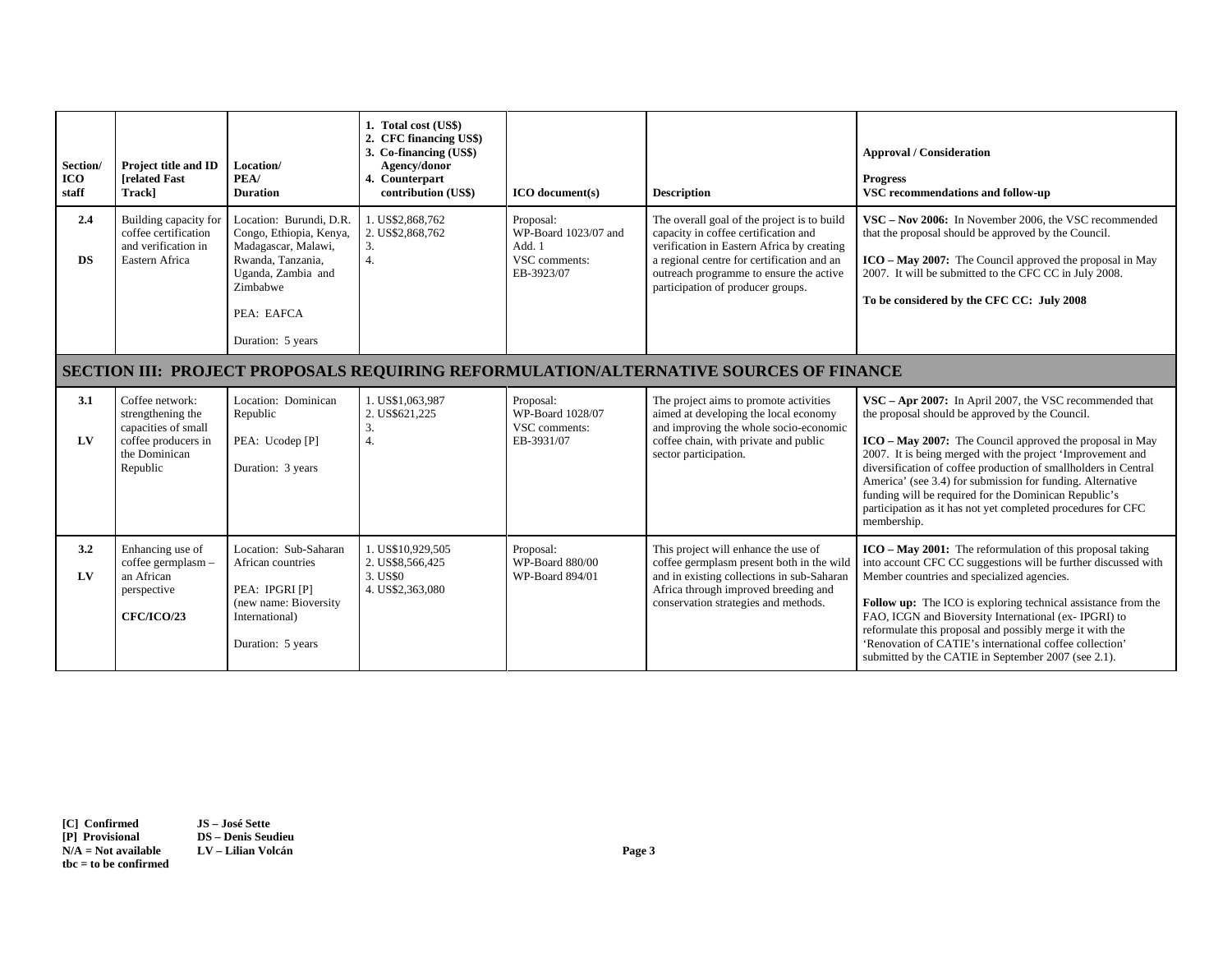| Section/<br><b>ICO</b><br>staff | <b>Project title and ID</b><br><b>[related Fast</b><br>Trackl                                                                            | Location/<br>PEA/<br><b>Duration</b>                                                     | 1. Total cost (US\$)<br>2. CFC financing US\$)<br>3. Co-financing (US\$)<br>Agency/donor<br>4. Counterpart<br>contribution (US\$) | $ICO$ document(s)                                                                                                                                                                                                              | <b>Description</b>                                                                                                                                                                                                                                                                                                          | <b>Approval / Consideration</b><br><b>Progress</b><br>VSC recommendations and follow-up                                                                                                                                                                                                                                                                                                                                                                                                                                                                                                                                                                                         |
|---------------------------------|------------------------------------------------------------------------------------------------------------------------------------------|------------------------------------------------------------------------------------------|-----------------------------------------------------------------------------------------------------------------------------------|--------------------------------------------------------------------------------------------------------------------------------------------------------------------------------------------------------------------------------|-----------------------------------------------------------------------------------------------------------------------------------------------------------------------------------------------------------------------------------------------------------------------------------------------------------------------------|---------------------------------------------------------------------------------------------------------------------------------------------------------------------------------------------------------------------------------------------------------------------------------------------------------------------------------------------------------------------------------------------------------------------------------------------------------------------------------------------------------------------------------------------------------------------------------------------------------------------------------------------------------------------------------|
| 3.3<br>LV                       | Improvement and<br>diversification of<br>coffee production of<br>smallholders in<br>Central America<br><b>CFC/ICO/28</b>                 | Location: Dominican<br>Republic, Cuba,<br>Venezuela<br>PEA: IAO [P]<br>Duration: 3 years | 1.US\$7,858,292<br>2.US\$3,789,985<br>3.US\$4,068,308<br>4. US\$0                                                                 | Proposal:<br>WP-Board 912/02                                                                                                                                                                                                   | The project aims to support the<br>improvement and diversification of coffee<br>production of smallholders as a means of<br>reducing poverty and promoting greater<br>food security in these countries.                                                                                                                     | ICO – Sep 2002: This project was considered by the CFC CC in<br>January and July 2003. Oxfam declined the invitation to<br>continue to develop the project. Cuba, the Dominican Republic<br>and Venezuela have reiterated their interest in reformulating the<br>project.<br>Follow up: The current reformulation of this proposal includes<br>the activities of the project 'Coffee network: Strengthening the<br>capacities of small coffee producers in the Dominican Republic'<br>and is being done by the IAO in collaboration with the UCODEP<br>(see 3.2). Synergies will be explored with Oxfam branches in<br>each participating country, and with local institutions. |
| 3.4<br>LV                       | Use of coffee by-<br>products and<br>alternative uses for<br>low-grade coffee<br>[Fast Track request,<br>see description for<br>details] | Location: Costa Rica<br>PEA: University of<br>Trieste/UNIDO-ICS [P]<br>Duration: 3 years | 1. US\$150,000<br>2. US\$120,000<br>3. US\$0<br>4. US\$30,000                                                                     | Proposal:<br>WP-Board 942/03<br>ED-1967/05 (paper on<br>potential alternative uses<br>of coffee wastes and by-<br>products)<br>WP-Board 993/06<br>Verbal report:<br>VSC comments (see<br>document EB-3867/04,<br>paragraph 26) | Alternative uses of low quality coffee.<br>[Fast Track request entitled:<br>Development of a network of focal points<br>and of a web based consortium to identify<br>and exploit potential uses for low grade<br>coffee and by-products in Central<br>America facilitating dissemination of the<br>associated technologies] | VSC - Jul 2003: The concept is sound. Nevertheless, technical<br>aspects should be developed and the budget defined.<br>$ICO - Sep$ 2003 (in principle): After consulting various experts<br>in this area it has been decided that the first step should be to<br>proceed with a Fast Track request to the CFC.<br>Follow up: Reformulation of this proposal is contingent on<br>technical and financial assistance from specialized agencies<br>interested in reformulating this proposal according to technical<br>recommendations given.                                                                                                                                     |
| 3.5<br>LV                       | Cost-benefit analysis<br>of sustainability<br>practices in the<br>coffee sector                                                          | Location: worldwide<br>PEA: IISD<br>Duration: 1 year                                     | 1. US\$3,462,122<br>2. US\$2,000,000<br>3. US\$927,122<br>4. US\$535,000                                                          | Proposal:<br>WP-Board 970/05<br>and Rev. 1<br>VSC comments:<br>EB-3894/05<br>EB-3906/06                                                                                                                                        | This proposal outlines activities for<br>conducting benchmarking and<br>preliminary 'sustainability' cost-benefit<br>analysis of the main sustainability<br>standards systems implemented within<br>the coffee sector.                                                                                                      | $VSC - Apr$ , Aug, Nov 2005: The proposal should be<br>reformulated. A pilot phase is preferred.<br>$ICO - May 2006$<br>CFC PAC – Jun 2006: The CFC PAC decided not to submit<br>this project for consideration by the CFC CC because of inherent<br>flaws in the project concept and design.<br>Follow up: This project will require alternative sources of<br>financing as it was not approved by the CFC. Nevertheless, the<br>project is being partially tested in the field.                                                                                                                                                                                               |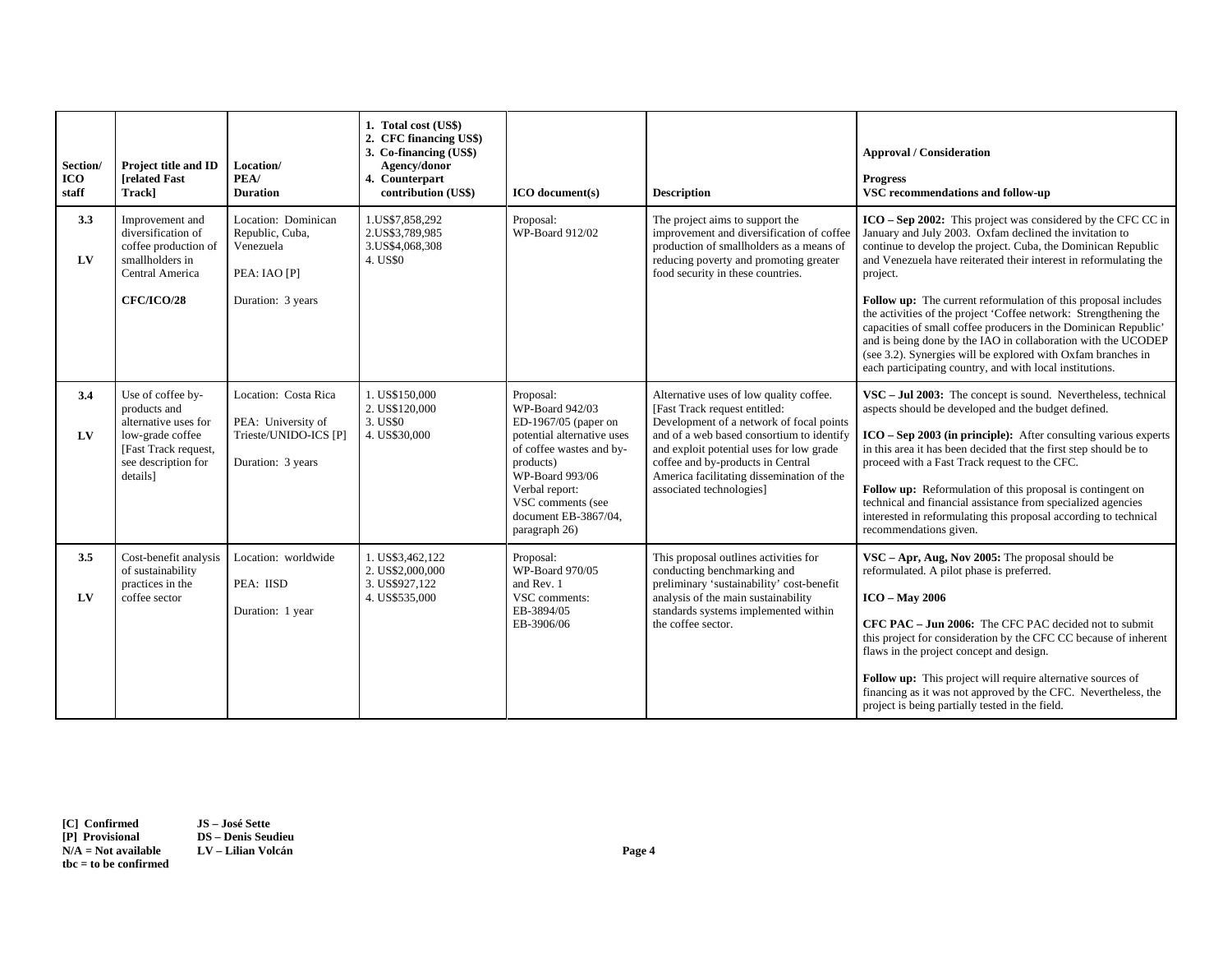| Section/<br><b>ICO</b><br>staff | Project title and ID<br><b>[related Fast</b><br>Trackl                                                       | Location/<br>PEA/<br><b>Duration</b>                                                                                        | 1. Total cost (US\$)<br>2. CFC financing US\$)<br>3. Co-financing (US\$)<br>Agency/donor<br>4. Counterpart<br>contribution (US\$) | $ICO$ document $(s)$                                                                                                                        | <b>Description</b><br><b>SECTION IV: PROJECTS APPROVED BY THE CFC - UNDER IMPLEMENTATION/TO BE STARTED</b>                                                                                                                     | <b>Approval / Consideration</b><br><b>Progress</b><br>VSC recommendations and follow-up                                                                                                                                                                                                                                                                                                                                                                                                                                                                                                                                                                                         |
|---------------------------------|--------------------------------------------------------------------------------------------------------------|-----------------------------------------------------------------------------------------------------------------------------|-----------------------------------------------------------------------------------------------------------------------------------|---------------------------------------------------------------------------------------------------------------------------------------------|--------------------------------------------------------------------------------------------------------------------------------------------------------------------------------------------------------------------------------|---------------------------------------------------------------------------------------------------------------------------------------------------------------------------------------------------------------------------------------------------------------------------------------------------------------------------------------------------------------------------------------------------------------------------------------------------------------------------------------------------------------------------------------------------------------------------------------------------------------------------------------------------------------------------------|
| 4.1<br><b>DS</b>                | Coffee price risk<br>management in<br>Eastern and<br>Southern Africa<br>CFC/ICO/21FA                         | Location: Ethiopia,<br>Kenya, Uganda<br>Tanzania and<br>Zimbabwe<br>PEA: World Bank<br>$(CRMG)$ $[C]$<br>Duration: 3 years  | 1. US\$2,529.142<br>2. US\$1,829,142<br>3. US\$0<br>4. US\$700,000                                                                | Proposal:<br>WP-Board 884/00 &<br>EB-3765/00<br>See also:<br>[CFC/ICO/21FT]                                                                 | The project will provide a suitable and<br>sustainable price risk management<br>scheme to reduce the exposure of coffee<br>farmers to fluctuations in world market<br>prices and secure better incomes from<br>coffee growing. | ICO: Sep 2000 (in principle)<br>CFC CC: Jan 2001 / CFC EB: Apr 2001<br>Follow up: Initially the Commodity Risk Management Group<br>(CRMG) of the World Bank was selected as the PEA for this<br>project. As the CRMG was not prepared to act as PEA, the ICO<br>is considering requesting the CFC to transfer the budget for this<br>project to the project 'Short- and medium-term finance for small-<br>scale coffee farmers in Kenya' (4.2), to mitigate input credit to<br>farmers in Kenya.                                                                                                                                                                                |
| 4.2<br><b>DS</b>                | Short- and medium-<br>term finance for<br>small-scale coffee<br>farmers in Kenya<br><b>CFC/ICO/20</b>        | Location: Kenya<br>PEA: UNOPS [C]<br>Duration: Phase 3:<br>$10/05 - 10/09$                                                  | 1. US\$3,044,900<br>2. US\$1,444,900<br>3. US\$1,000,000<br>Kenyan Government<br>4. US\$600,000                                   | Proposal:<br>WP-Board 882/00 Rev. 1<br>Progress report: ICC-97-1<br>(Annex IX)<br>$ICC-98-1 (Annex IX)$<br>See also:<br>[CFC/ICO/20FT]      | This project will promote access to credit<br>for smallholder coffee farmers. The pilot<br>project is being implemented in Kenya,<br>and other countries involved will benefit<br>from the dissemination of the results.       | ICO: May 2000 (in principle)<br>CFC CC: Jul 2001 / CFC EB: Oct 2001(for Kenya only)<br>Follow up: This project is being implemented in three phases.<br>Phases I and II have been completed. A meeting took place in<br>October 2005 to launch phase III which consists of loan<br>provisions to farmers. A MTE took place in August 2007 which<br>recommended that the budget for the project 'Coffee price risk<br>management in Eastern and Southern Africa' be transferred and<br>used to mitigate input credit to farmers in Kenya. Pending the<br>disbursement of the CFC loan, the Government of Kenya has<br>made available credit facilities under the project scheme. |
| 4.3<br><b>DS</b>                | Robusta quality and<br>marketing<br>improvement by<br>optimal use of coffee<br>terroirs<br><b>CFC/ICO/05</b> | Location: Côte d'Ivoire<br>PEA: ACRN [C]<br>Duration: 2 years (06/05)<br>$-06/07$ with an<br>extension to 03/08<br>agreed). | 1. US\$942,559<br>2. US\$448,063<br>3. US\$0<br>4. US\$494,496                                                                    | Proposal:<br>EB-3603/96 Rev. 1<br>Progress reports:<br>ICC-95-6,<br>ICC-97-1 (Annex V)<br>ICC-98-1 (Annex V)<br>See also:<br>[CFC/ICO/05FT] | The project will improve the quality of<br>Robusta coffee cultivation and its<br>profitability, by identifying varieties<br>which are superior in quality, and making<br>optimal use of coffee soils.                          | <b>ICO</b> : Feb 1997<br>CFC CC: Jul 2002 / CFC EB: Oct 2002<br>Follow up: The project was launched in June 2005 in Abidjan.<br>An MTE took place in Côte d'Ivoire in September 2006 and<br>recommended that the project be extended for a further 12<br>months. A final dissemination workshop took place in Abidjan in<br>August 2007. The CFC has agreed a further extension of 6<br>months until 31 March 2008. The Government of Côte d'Ivoire<br>has announced its intention to take over and extend the project to<br>all coffee producing areas.                                                                                                                        |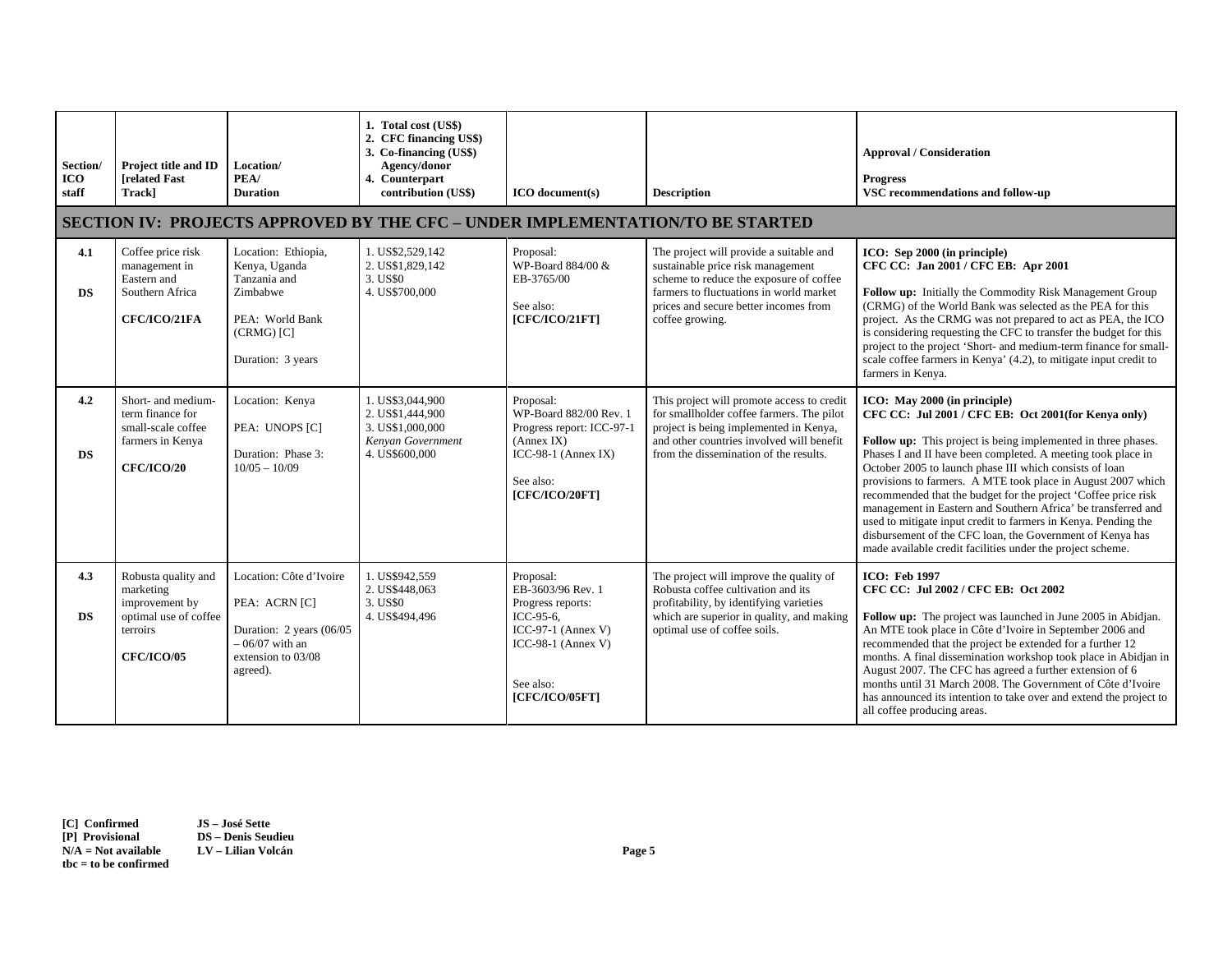| Section/<br><b>ICO</b><br>staff | Project title and ID<br><b>[related Fast</b><br>Trackl                                                                                | Location/<br>PEA/<br><b>Duration</b>                                                                                                             | 1. Total cost (US\$)<br>2. CFC financing US\$)<br>3. Co-financing (US\$)<br>Agency/donor<br>4. Counterpart<br>contribution (US\$) | <b>ICO</b> document(s)                                                                                                                                | <b>Description</b>                                                                                                                                                                                                                                                                                                  | <b>Approval / Consideration</b><br><b>Progress</b><br>VSC recommendations and follow-up                                                                                                                                                                                                                                                                                                                           |
|---------------------------------|---------------------------------------------------------------------------------------------------------------------------------------|--------------------------------------------------------------------------------------------------------------------------------------------------|-----------------------------------------------------------------------------------------------------------------------------------|-------------------------------------------------------------------------------------------------------------------------------------------------------|---------------------------------------------------------------------------------------------------------------------------------------------------------------------------------------------------------------------------------------------------------------------------------------------------------------------|-------------------------------------------------------------------------------------------------------------------------------------------------------------------------------------------------------------------------------------------------------------------------------------------------------------------------------------------------------------------------------------------------------------------|
| 4.4<br>LV                       | Pilot rehabilitation<br>of the coffee sectors<br>in Honduras and<br>Nicaragua<br><b>CFC/ICO/11</b>                                    | Location: Honduras and<br>Nicaragua<br>PEA: PROMECAFE<br> C <br>Duration: 4 years (04/06<br>$-04/10$                                             | 1. US\$6,837,000<br>2. US\$4,220,000<br>3. US\$505,000<br>Government of Nicaragua<br>4. US\$2,112,000                             | Proposal:<br>EB-3696/98<br>PR-270/06<br>Progress report:<br>$ICC-97-1 (Annex VI)$<br>$ICC-98-1 (Annex VI)$                                            | Following severe disruption by Hurricane<br>Mitch in these countries, this project will<br>help to rebuild the coffee sector through<br>replacing coffee wet processing capacity<br>damaged or lost during the hurricane with<br>cleaner environmentally friendly<br>technologies to reduce water<br>contamination. | <b>ICO</b> : Jan 1999<br>CFC CC: Jan 1999 (in principle) / CFC EB: Apr 2000<br>Follow up: The project was launched on 3 and 5 April 2006 in<br>Honduras and Nicaragua respectively. A progress report will be<br>circulated to the Council in May 2008. A field visit to supervise<br>the project on the ground will take place early in 2008.                                                                    |
| 4.5<br>LVI<br><b>DS</b>         | Pilot rehabilitation<br>of neglected coffee<br>plantations into<br>small family<br>production units<br>in Angola<br><b>CFC/ICO/15</b> | Location: Angola<br>PEA: INCA and CTA<br>[C]<br>Duration: 3 years<br>$(05/06 - 05/09)$                                                           | 1. US\$8,530,000<br>2. US\$4,750,000<br>3. US\$2,980,000<br>Government of Angola<br>4. US\$800,000                                | Proposal:<br>EB-3734/99<br>Summary report of<br>mission: ICC-94-9<br>Progress reports:<br>ICC-96-1.<br>ICC-97-1 (Annex VII)<br>$ICC-98-1 (Annex VII)$ | The project will rehabilitate neglected<br>State coffee plantations into small family<br>production units, and will assist the<br>settlement of displaced farm families,<br>giving the chance to earn an income from<br>coffee production.                                                                          | <b>ICO</b> : Jan 1999<br>CFC CC: Jul 2000 / CFC EB: Oct 2000<br>Follow up: The project commenced on 4 May 2006. The CFC<br>loan agreement was signed by the Angolan Government in<br>February 2007. A supervision mission took place in June 2007.<br>Loan disbursements to farmers started in December 2007 and a<br>MTE will take place in 2008.                                                                |
| 4.6<br>$L$ V                    | Diversification of<br>production in<br>marginal areas in the<br>State of Veracruz.<br>Mexico<br><b>CFC/ICO/32</b>                     | Location: Mexico<br>PEA: Fundación de la<br>Universidad<br>Veracruzana A.C. [C]<br>Duration: 2 years (03/06<br>$-03/08$                          | 1. US\$4,467,871<br>2. US\$2,552,400<br>3. US\$1,118,158<br>4. US\$797.313                                                        | Proposal:<br>WP-Board 948/04<br>PR-269/06<br>Progress reports: ICC-97-1<br>(Annex VIII)<br>ICC-98-1 (Annex VIII)                                      | This project will provide alternative<br>production and development options to<br>coffee growers in marginal areas<br>suffering from the crisis caused by low<br>prices and hence develop a viable<br>diversification model for mild Arabica<br>coffee producers.                                                   | <b>ICO: May 2004</b><br>CFC CC: Jan 2005 / CFC EB: Apr 2005<br>Follow up: The project was launched on 27 March 2006 in<br>Xalapa, Veracruz, Mexico. A progress report will be circulated<br>to the Council in May 2008. A field visit to supervise the project<br>will take place in 2008.                                                                                                                        |
| 4.7<br>LV                       | Enhancing the<br>potential of gourmet<br>coffee production in<br>Central American<br>countries<br><b>CFC/ICO/39</b>                   | Location: Costa Rica,<br>Honduras, Guatemala,<br>Nicaragua<br>PEA: IAO/MAE -<br>Florence – Italy $[C]$<br>Duration: 2 years<br>$(09/07 - 09/09)$ | 1. US\$1,874,146<br>2. US\$617,560<br>3. US\$1,256,586<br>Government of Italy<br>4. US\$                                          | Proposal:<br>WP-Board 980/05<br>and Rev. 1<br>VSC comments:<br>EB-3894/05<br>EB-3906/06                                                               | This pilot project will enable four<br>participating coffee-producing countries<br>to implement a strategy to develop<br>sustainable gourmet quality coffee<br>accompanied by tourism strategies.                                                                                                                   | VSC: Aug and Nov 2005<br><b>ICO: May 2006</b><br>CFC PAC: Oct 2006 / CFC CC: Jan 2007 /<br><b>CFC EB: Apr 2007</b><br>Follow up: The CFC EB approved the project in April 2007 and<br>the project was launched in Guatemala City, Guatemala, on 6<br>September 2007. A progress report will be circulated to the<br>Council in May 2008. A field visit to supervise the project will<br>take place early in 2008. |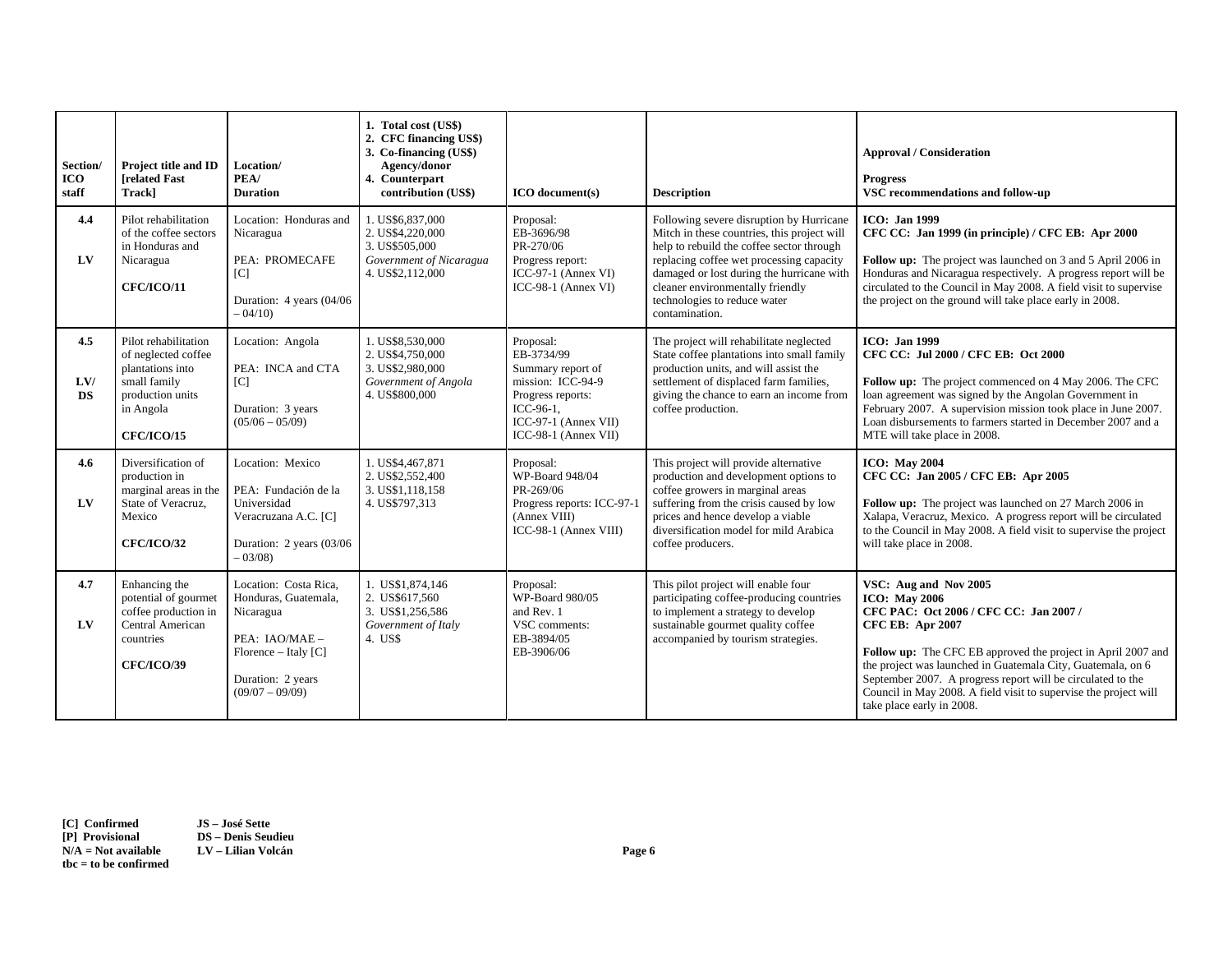| Section/<br><b>ICO</b><br>staff | Project title and ID<br><b>Irelated Fast</b><br>Track]                                                                                                    | Location/<br>PEA/<br><b>Duration</b>                                                                              | 1. Total cost (US\$)<br>2. CFC financing US\$)<br>3. Co-financing (US\$)<br>Agency/donor<br>4. Counterpart<br>contribution (US\$) | ICO document(s)                                                                                                                                                 | <b>Description</b>                                                                                                                                                                                                                                                                                                                                        | <b>Approval / Consideration</b><br><b>Progress</b><br>VSC recommendations and follow-up                                                                                                                                                                                                                                                                                                                                                                                             |
|---------------------------------|-----------------------------------------------------------------------------------------------------------------------------------------------------------|-------------------------------------------------------------------------------------------------------------------|-----------------------------------------------------------------------------------------------------------------------------------|-----------------------------------------------------------------------------------------------------------------------------------------------------------------|-----------------------------------------------------------------------------------------------------------------------------------------------------------------------------------------------------------------------------------------------------------------------------------------------------------------------------------------------------------|-------------------------------------------------------------------------------------------------------------------------------------------------------------------------------------------------------------------------------------------------------------------------------------------------------------------------------------------------------------------------------------------------------------------------------------------------------------------------------------|
| 4.8<br>LV                       | Reconversion of<br>small coffee farms<br>into self-sustainable<br>agricultural family<br>units<br><b>CFC/ICO/31</b>                                       | Location: Ecuador<br>PEA: COFENAC [C]<br>Duration: 4 years<br>$(09/07 - 09/11)$                                   | 1. US\$3,198,635<br>2. US\$1.117.640<br>3. US\$858,165<br>4. US\$1,222,830                                                        | Proposal:<br>WP-Board 917/02;<br>WP-Board 918/02;<br>WP-Board 959/04                                                                                            | To alleviate the poverty of coffee-<br>growing families through the<br>introduction, in coffee farms, of new<br>profitable agricultural activities that<br>guarantee higher income levels, greater<br>food security and preservation of natural<br>resources. The results of the project will<br>also be disseminated to Cuba, Guatemala<br>and Honduras. | ICO: Sep 2004 (formal)<br>CFC CC: Jul 2005 / CFC EB: Oct 2005<br>Follow up: The CFC EB approved the project in October 2005<br>and the project was launched in Manta, Ecuador, on 15<br>September 2007. A progress report will be circulated to the<br>Council in May 2008. A field visit to supervise the project will<br>take place early in 2008.                                                                                                                                |
| 4.9<br><b>DS</b>                | Increase in added<br>value by developing<br>the potential of<br>Gourmet Robusta<br>coffee<br><b>CFC/ICO/42</b>                                            | Location: Gabon.<br>Togo<br>PEA: CABI [C]<br>Duration: 2 years<br>$(11/07 - 11/09)$                               | 1. US\$2,468,944<br>2. US\$1,842,488<br>3. US\$0<br>4. US\$626,456                                                                | Proposal:<br>WP-Board 968/05<br>Verbal report:<br>VSC comments (see<br>document EB-3891/05,<br>paragraph 33)                                                    | The main aim of the project is to enable<br>participating Robusta producing countries<br>to implement solid strategies for<br>increasing the value and improving the<br>marketing of Gourmet coffee in order to<br>benefit from much higher prices.                                                                                                       | VSC: Apr 2005 / ICO: May 2005<br>CFC: PPF: Jun 2006 / CFC PAC: Oct 2006 /<br>CFC CC: Jan 2007 / CFC EB: Apr 2007<br>Follow up: The project was approved by the CFC EB in April<br>2007. Following the withdrawal of CIRAD as the PEA, CABI<br>has been appointed. Activities have started following the launch<br>of the project in Gabon on 16 November 2007. A progress report<br>will be circulated to the Council in May 2008.                                                  |
| 4.10<br>LV                      | Increasing the<br>resilience of coffee<br>production to Leaf<br>Rust and other<br>diseases in India and<br>four African<br>countries<br><b>CFC/ICO/40</b> | Location: India, Kenya,<br>Uganda, Rwanda and<br>Zimbabwe<br>PEA: CABI [C]<br>Duration: 5 years                   | 1. US\$4,014,313<br>2. US\$2,918,720<br>OPEC Fund: US\$500,000<br>3. US\$0<br>4. US\$1,095,593                                    | Proposal:<br>WP-Board 979/05 and<br>Rev. 1; VSC comments:<br>EB-3894/05: EB-3906/06:<br>EB-3913/06<br>WP-Board 990/06<br>(response of Coffee Board<br>of India) | The project is focused on research and<br>development to enhance the genetic<br>endowments of Arabica coffee in the<br>context of disease resistance Coffee Leaf<br>Rust (CLR) and Anthracnose.                                                                                                                                                           | VSC: Aug and Nov 2005 / Apr 2006<br><b>ICO: May 2006</b><br>CFC PAC: Oct 06 / CFC CC: Jul 2007 CFC EB: Oct 2007<br>Follow up: In October 2006, the CFC PAC recommended some<br>revisions to the project. The CFC EB approved this proposal in<br>October 2007. An appraisal report and legal documents are being<br>prepared and the project will be launched in early 2008.                                                                                                        |
| 4.11<br><b>DS</b>               | Access to finance for<br>the development of<br>diversification crops<br>in coffee producing<br>areas<br><b>CFC/ICO/30</b>                                 | Location: Burundi, Côte<br>d'Ivoire<br>PEA: FGCCC (Côte<br>d'Ivoire), OCIBU<br>(Burundi) [C]<br>Duration: 4 years | 1. US\$3,006,570<br>2. US\$2,478,210<br>3. US\$0<br>4. US\$528,360                                                                | Proposal:<br>WP-Board 916/02<br>WP-Board 937/03<br>WP-Board 961/04                                                                                              | Development and implementation of a<br>sustainable credit programme for<br>diversification in coffee producing areas.                                                                                                                                                                                                                                     | <b>ICO: May 2003</b><br>CFC PPF: Jun 2006 / CFC PAC: Oct 2006<br>CFC CC: Jan and Jul 2007 / CFC EB: Oct 2007<br>Follow up: The CFC approved a request for PPF in June 2006<br>and appointed a consultant who visited Côte d'Ivoire and<br>Burundi in July 2006 to prepare the project proposal. The CFC<br>EB subsequently approved this proposal in October 2007. An<br>appraisal report and legal documents are being prepared and the<br>project will be launched in early 2008. |

**[C] Confirmed JS – José Sette [P] Provisional DS – Denis Seudieu N/A = Not available LV – Lilian Volcán Page 7 tbc = to be confirmed**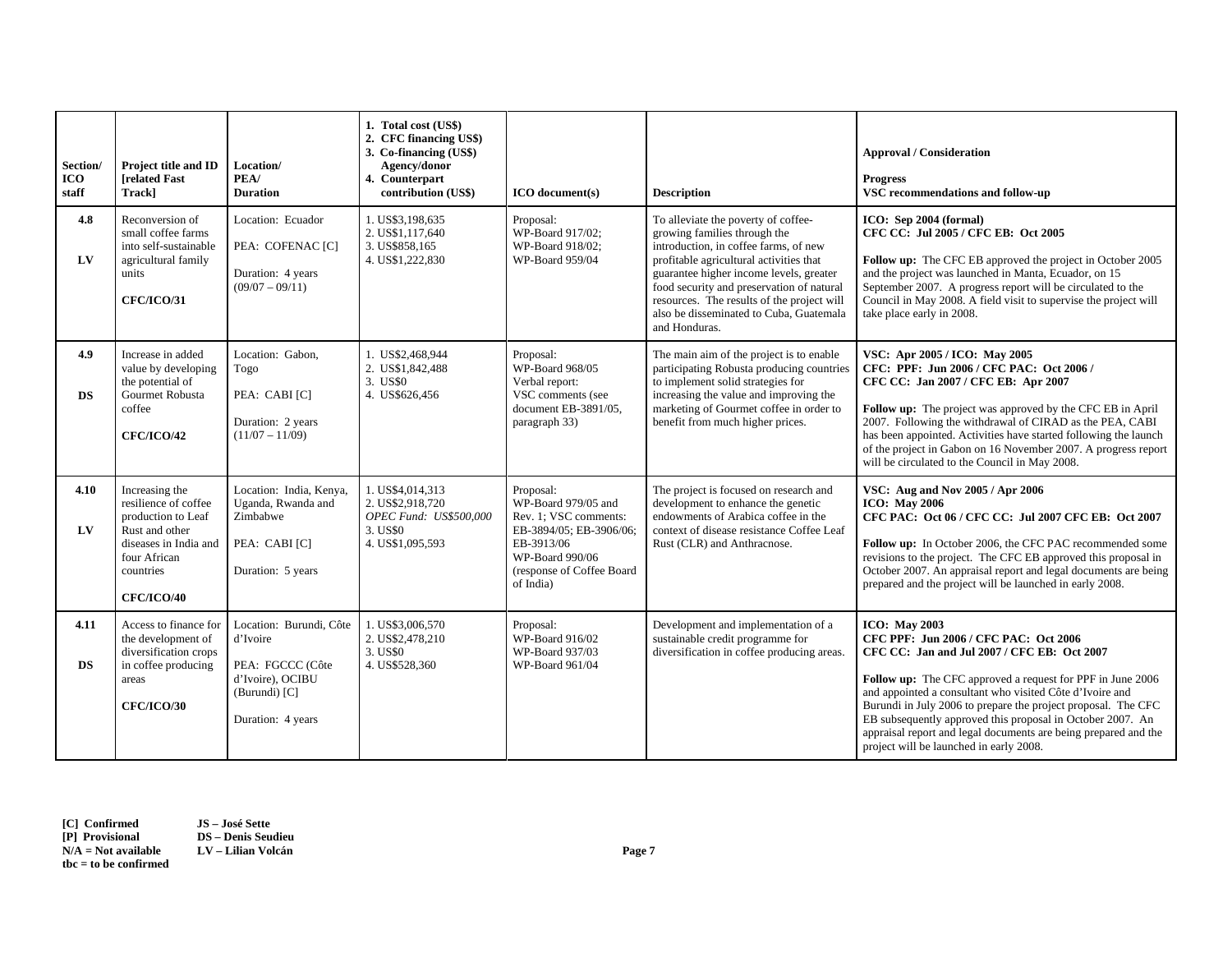| Section/<br>ICO<br>staff | <b>Project title and ID</b><br><b>related Fast</b><br>Track]                                                              | Location/<br>PEA/<br><b>Duration</b>                                                                                                                   | 1. Total cost (US\$)<br>2. CFC financing US\$)<br>3. Co-financing (US\$)<br>Agency/donor<br>4. Counterpart<br>contribution (US\$)         | <b>ICO</b> document(s)                                                                                                                                                                                                        | <b>Description</b>                                                                                                                                                                                                                                                                                                                                                                                                                                                                               | <b>Approval / Consideration</b><br><b>Progress</b><br>VSC recommendations and follow-up                                                                                                                                                                                                                                                                                                                                                                                                                     |
|--------------------------|---------------------------------------------------------------------------------------------------------------------------|--------------------------------------------------------------------------------------------------------------------------------------------------------|-------------------------------------------------------------------------------------------------------------------------------------------|-------------------------------------------------------------------------------------------------------------------------------------------------------------------------------------------------------------------------------|--------------------------------------------------------------------------------------------------------------------------------------------------------------------------------------------------------------------------------------------------------------------------------------------------------------------------------------------------------------------------------------------------------------------------------------------------------------------------------------------------|-------------------------------------------------------------------------------------------------------------------------------------------------------------------------------------------------------------------------------------------------------------------------------------------------------------------------------------------------------------------------------------------------------------------------------------------------------------------------------------------------------------|
|                          |                                                                                                                           | <b>SECTION V: PROJECTS CONCLUDED</b>                                                                                                                   |                                                                                                                                           |                                                                                                                                                                                                                               |                                                                                                                                                                                                                                                                                                                                                                                                                                                                                                  |                                                                                                                                                                                                                                                                                                                                                                                                                                                                                                             |
| 5.1<br><b>JS</b>         | Development of<br>gourmet coffee<br>potential<br><b>CFC/ICO/01</b>                                                        | Location: Brazil,<br>Burundi, Ethiopia, Papua<br>New Guinea, Uganda<br>PEA: ITC<br>Concluded: April 2000                                               | 1. US\$1,412,000<br>2. US\$1,018,000<br>3. US\$110,000<br>4. US\$284,000                                                                  | Proposal: EB-3533/95<br>Rev. 3<br>Completion report:<br>$ICC-81-2$<br>Gourmet coffee project<br>Volume 1 (Summary,<br>marketing and technology,<br>marketing reports) and<br>Volume 2 (country<br>reports)                    | This project demonstrated the return on<br>investment potential of the gourmet<br>approach, identified new gourmet coffees<br>and assisted countries in marketing them.<br>Technologies developed have been<br>continued by the Cup of Excellence<br>Programme.                                                                                                                                                                                                                                  | <b>ICO: May 1995</b><br>CFC CC: Apr 1996 / CFC EB: Jun 1996<br>This project demonstrated that the proactive involvement of<br>country, private sector and civil society representatives, during<br>its implementation, can lead to a successful assumption of<br>responsibility by stakeholders, thereby making the project<br>activities sustainable over time. It generated several activities,<br>such as a section of the Coffee Guide website (Chapter 2: Niche<br>markets) and the Cup of Excellence. |
| 5.2<br><b>JS</b>         | Integrated<br>management of the<br>coffee berry borer<br><b>CFC/ICO/02</b>                                                | Location: Colombia,<br>Ecuador, Guatemala,<br>Honduras, India,<br>Jamaica, Mexico<br>PEA: CABI<br>Concluded: May 2002                                  | 1. US\$5.467.000<br>2. US\$2,968,000<br>3. US\$850,000<br>CIRAD: US\$400,000<br>ODA: US\$250,000<br>USDA: US\$200,000<br>4. US\$1,649,000 | Proposal: EB-3602/96<br>Progress reports:<br>EB-3669/98 &<br>Revs 1, 2, 3,<br>ICC-81-1, ICC-82-2, ICC-<br>$83 - 2$<br>ED-1830/02 (final review<br>meeting)<br>ICC-86-5 (Executive<br>Summary 1998-2002);<br>Manual            | The coffee berry borer is probably the<br>world's most serious insect pest of coffee<br>and has caused heavy losses costing<br>millions of dollars worldwide. The<br>project promoted sustainable<br>development by introducing an effective<br>integrated pest management system and<br>reducing the use of chemical pest control<br>methods. It was also designed to enhance<br>productivity and competitiveness through<br>producing higher quality coffee and<br>reducing production losses. | <b>ICO: May 1996</b><br>CFC CC: Sep 1996 / CFC EB: Oct 1996<br>Concluded. A final review meeting took place in May 2002.<br>A new project proposal on CBB, submitted by CABI, is currently<br>under ICO consideration (see 1.2).                                                                                                                                                                                                                                                                            |
| 5.3<br><b>DS</b>         | Characteristics of the<br>demand for Robusta<br>coffee in Europe<br><b>CFC/ICO/05FT</b>                                   | Location: Europe<br>PEA: APROMA<br>Concluded: 2001                                                                                                     | 1. US\$29,280<br>2. US\$29,280<br>3. US\$0<br>4. US\$0                                                                                    | CFC Technical Paper<br>No. 4                                                                                                                                                                                                  | Study of the Characteristics of the<br>Demand for Robusta Coffee in the Main<br>Eastern and western European Markets                                                                                                                                                                                                                                                                                                                                                                             | <b>CFC EB: 1998</b><br>This study was published by the CFC (Technical Paper No. 4 -<br>Characteristics of the demand for Robusta coffee in Europe,<br>Amsterdam, 2001).                                                                                                                                                                                                                                                                                                                                     |
| 5.4<br><b>DS</b>         | Study on coffee<br>marketing systems<br>and trading policies<br>in selected coffee<br>producing countries<br>CFC/ICO/04FA | Location: Angola,<br>Cameroon, Congo (DR),<br>Ethiopia, Ghana,<br>Guatemala, India,<br>Madagascar, Togo<br>PEA: World Bank<br>Concluded:<br>April 2000 | 1. US\$289,068<br>2. US\$243,868<br>3. US\$0<br>4. US\$45,200                                                                             | Proposal: EB-3598/96,<br>final study report,<br>ICO/CFC individual<br>country studies for each of<br>the nine participating<br>countries, EB-3752/00<br>(analytical report by<br>consultant),<br>CFC Technical Paper<br>No. 3 | The study evaluated coffee marketing<br>systems and policies and identified<br>factors important for effective marketing,<br>helping to guide developing countries in<br>improving the marketing of their coffee.                                                                                                                                                                                                                                                                                | <b>ICO: May 1995</b><br>CFC CC: Sep 1996 / CFC EB: Oct 1996<br>Concluded.<br>The results of this project lead to the development by the ICO of<br>a series of coffee country profiles for producing and consuming<br>countries.                                                                                                                                                                                                                                                                             |

**[C] Confirmed JS – José Sette [P] Provisional DS – Denis Seudieu N/A = Not available LV – Lilian Volcán Page 8 tbc = to be confirmed**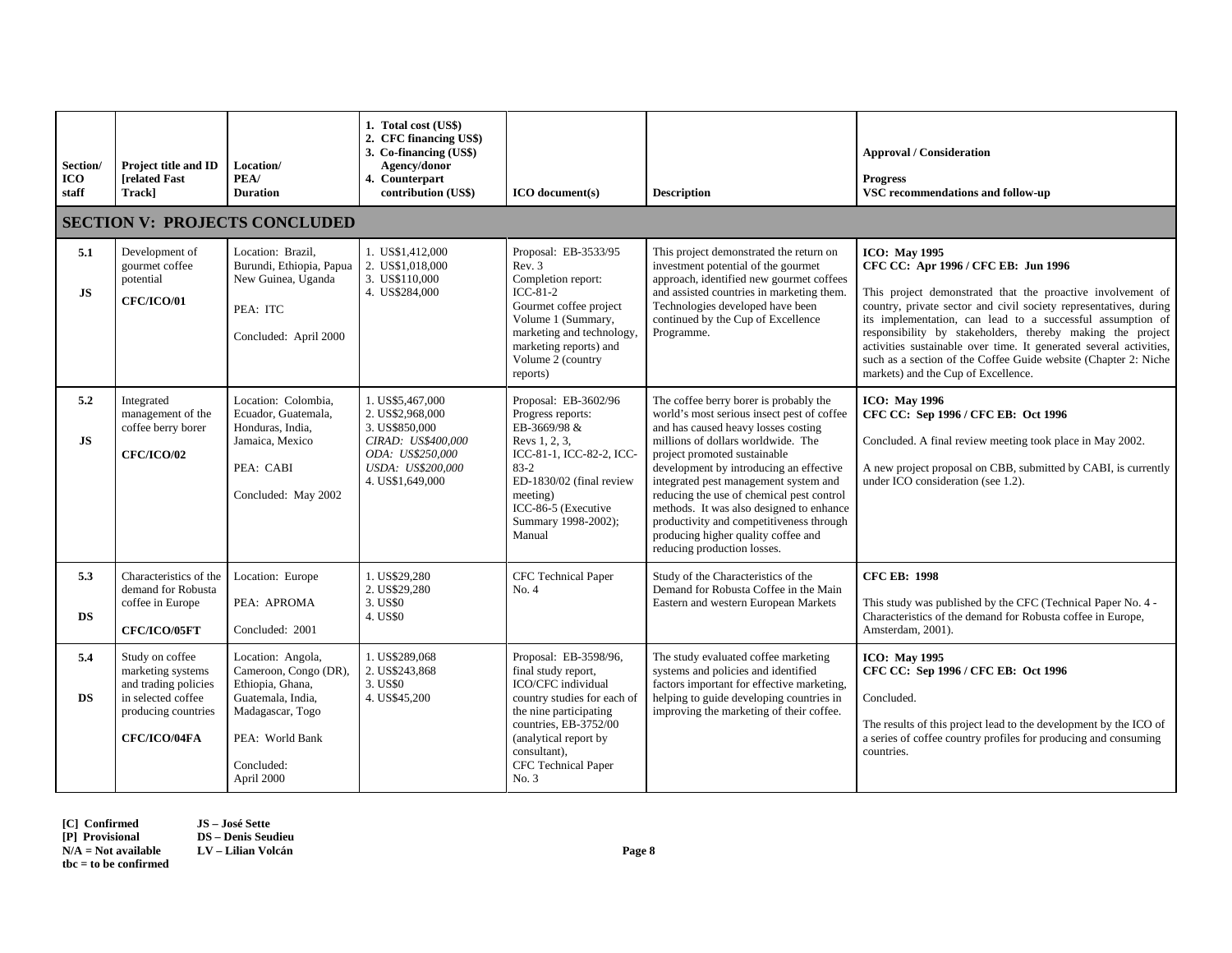| Section/<br><b>ICO</b><br>staff | Project title and ID<br><b>Irelated Fast</b><br>Track]                                                                 | Location/<br>PEA/<br><b>Duration</b>                                                                                                                                                                                                                           | 1. Total cost (US\$)<br>2. CFC financing US\$)<br>3. Co-financing (US\$)<br>Agency/donor<br>4. Counterpart<br>contribution (US\$) | ICO document(s)                                                                                                                                                                                                                                                           | <b>Description</b>                                                                                                                                                                                                                                                                                                                                                                                                                                                                                                                                                                             | <b>Approval / Consideration</b><br><b>Progress</b><br>VSC recommendations and follow-up                                                                                                                                                                                                                                                                                                                                                                                                                                                                                                                                                                         |
|---------------------------------|------------------------------------------------------------------------------------------------------------------------|----------------------------------------------------------------------------------------------------------------------------------------------------------------------------------------------------------------------------------------------------------------|-----------------------------------------------------------------------------------------------------------------------------------|---------------------------------------------------------------------------------------------------------------------------------------------------------------------------------------------------------------------------------------------------------------------------|------------------------------------------------------------------------------------------------------------------------------------------------------------------------------------------------------------------------------------------------------------------------------------------------------------------------------------------------------------------------------------------------------------------------------------------------------------------------------------------------------------------------------------------------------------------------------------------------|-----------------------------------------------------------------------------------------------------------------------------------------------------------------------------------------------------------------------------------------------------------------------------------------------------------------------------------------------------------------------------------------------------------------------------------------------------------------------------------------------------------------------------------------------------------------------------------------------------------------------------------------------------------------|
| 5.5<br><b>DS</b>                | Coffee processing<br>study - Rwanda<br>CFC/ICO/17FT                                                                    | Location: Rwanda<br>PEA: Consultants<br>Concluded:<br>May 2000                                                                                                                                                                                                 | 1. US\$35,250<br>2. US\$30,000<br>3. US\$0<br>4. US\$5,250                                                                        | Proposal: EB-3695/98;<br>Executive Summary: ICC-<br>$81 - 4$<br>Final report: EB-3757/00;<br>CFC Technical Paper<br>No. 7                                                                                                                                                 | The project's objective was to improve<br>Rwandan coffee production by analysing<br>the main problems associated with<br>Rwandan coffee quality, identifying<br>action to restore quality and<br>competitiveness, and assessing the<br>feasibility of wet processing plant<br>facilities set up by private investors.                                                                                                                                                                                                                                                                          | <b>ICO</b> : Jan 1999<br>CFC CC: Jan 1999 (in principle) / CFC EB: Oct 1999<br>Concluded. The project CFC/ICO/22 was developed as a result<br>of this study. A paper was published by the CFC (Technical<br>Paper No. 7 – Rehabilitation of the coffee sector: Rwanda.<br>Development of washed processing of coffee within a framework<br>of private investment, Amsterdam, 2001).                                                                                                                                                                                                                                                                             |
| 5.6<br><b>DS</b>                | Worldwide<br>comparative analysis<br>of coffee growing<br>areas<br>CFC/ICO/10FT                                        | Location: Ethiopia,<br>Tanzania, Kenya,<br>Uganda, India,<br>Indonesia, Guatemala,<br>Nicaragua, Colombia,<br>Ecuador<br>PEA: Scanagri Denmark<br>A/S and partners (1st<br>phase)<br>NRI $(2nd phase)$<br>Concluded:<br>$1st$ phase: 2004<br>$2nd$ phase: 2006 | 1. US\$120,000<br>2. US\$60,000<br>3. US\$60,000 European<br>Commission<br>4. US\$0                                               | Proposal:<br>WP-Board 931/03:<br>WP-Board 932/03<br>ICC-91-6 (Executive<br>Summary)<br>Full report of Phase 1 on<br>$CD-Rom$<br>ED-1985/06 and Rev. 1<br>(programme)<br>ICC-95-4 (Executive<br>Summary);<br>ICC-96-3 (Final Executive<br>Summary)<br>CD-Rom (full report) | This study was developed in two phases<br>with the aim of exploring the possibility<br>of carrying out practical diversification<br>programmes within the framework of the<br>fight against poverty in coffee producing<br>areas and promoting rural income growth,<br>taking into account the various<br>constraints of each of the selected<br>countries. The first phase analysed<br>economic factors and conditions for<br>improving competitiveness and<br>diversification in coffee dependent areas,<br>whilst the second phase identified<br>conditions for successful diversification. | <b>ICO: May 2003</b><br>CFC CC/MD: Jul 2003<br>The final report for the first phase was circulated in September<br>2004. A workshop on the potential for diversification in coffee<br>exporting countries was held on 24 May 2006 to discuss the<br>NRI's findings and recommendations. The final report was<br>circulated to the Council in September 2006.<br>This project generated a tool to assess costs and profitability by<br>examining the distribution of value through the coffee marketing<br>chain, subsequently used by the IISD to develop a 'cost-benefit<br>analysis of sustainability practices in the coffee sector (COSA)'<br>(see $3.6$ ). |
| 5.7<br><b>DS</b>                | Workshop on<br>structured short- and<br>medium-term<br>finance to small-<br>scale farmers in<br>Africa<br>CFC/ICO/20FT | Location: Kenya<br>Concluded: 2001                                                                                                                                                                                                                             | 1. US\$30,000<br>2. US\$30,000<br>3. US\$0<br>4. US\$0                                                                            | A copy of the workshop<br>proceedings is available on<br>request from the ICO.                                                                                                                                                                                            | A two day workshop on structured short<br>and medium term finance to small-scale<br>farmers in Africa was held in Nairobi,<br>Kenya in April 2001 (on the suggestion<br>of the CFC). The workshop discussed<br>major constraints to the provision of<br>agricultural input credit and made<br>recommendations for restructuring and<br>re-launching the sector.                                                                                                                                                                                                                                | <b>ICO: May 2000</b><br><b>CFC EB: Oct 2001</b><br>Concluded. The project CFC/ICO/20 has been developed as the<br>result of this workshop.                                                                                                                                                                                                                                                                                                                                                                                                                                                                                                                      |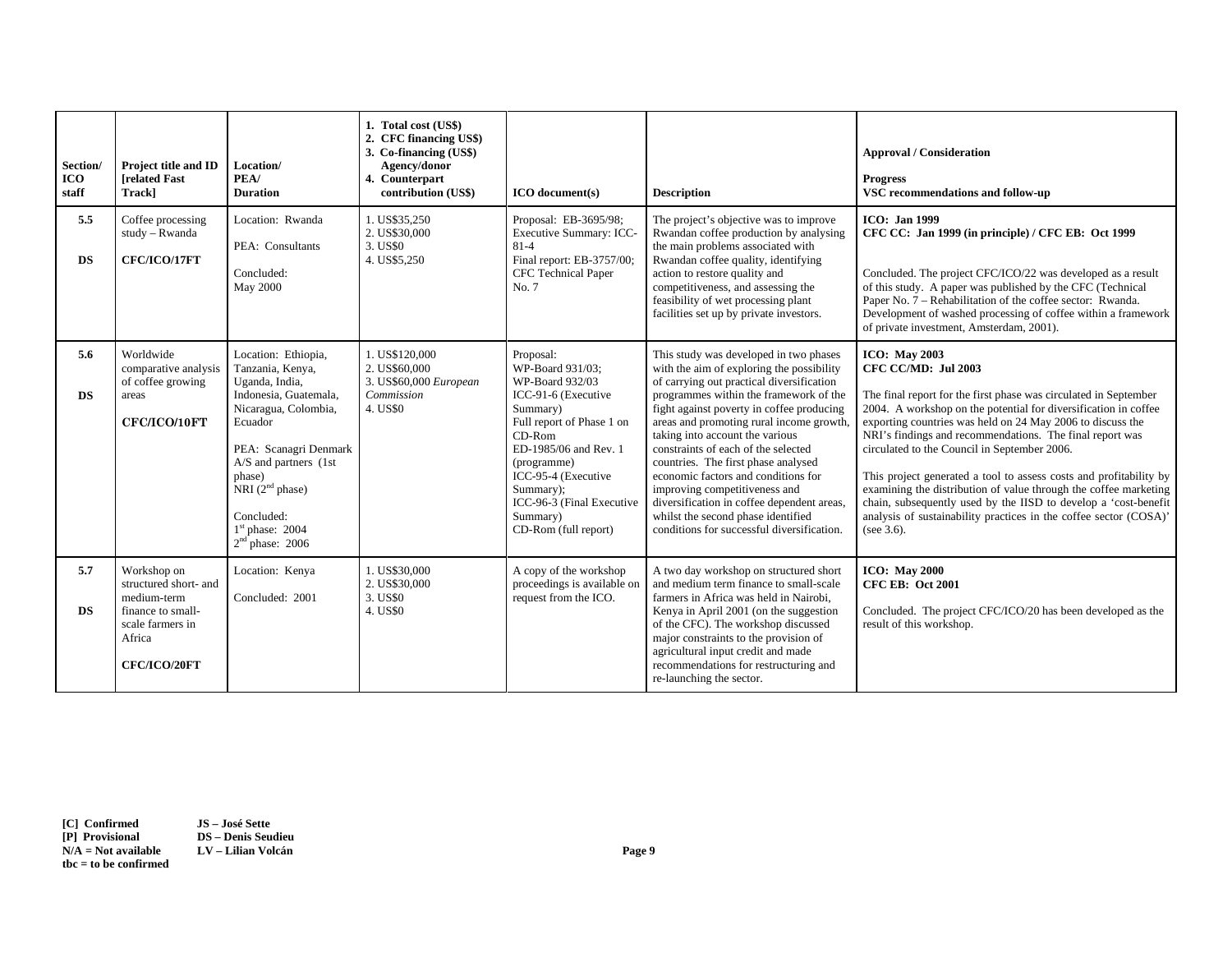| Section/<br><b>ICO</b><br>staff | Project title and ID<br><b>[related Fast</b><br>Track]                                                                                | Location/<br>PEA/<br><b>Duration</b>                                                                                                                | 1. Total cost (US\$)<br>2. CFC financing US\$)<br>3. Co-financing (US\$)<br>Agency/donor<br>4. Counterpart<br>contribution (US\$) | ICO document(s)                                                                 | <b>Description</b>                                                                                                                                                                                                         | <b>Approval / Consideration</b><br><b>Progress</b><br>VSC recommendations and follow-up                                                                                                                                                                                                                                                                                                                                                                                                                          |
|---------------------------------|---------------------------------------------------------------------------------------------------------------------------------------|-----------------------------------------------------------------------------------------------------------------------------------------------------|-----------------------------------------------------------------------------------------------------------------------------------|---------------------------------------------------------------------------------|----------------------------------------------------------------------------------------------------------------------------------------------------------------------------------------------------------------------------|------------------------------------------------------------------------------------------------------------------------------------------------------------------------------------------------------------------------------------------------------------------------------------------------------------------------------------------------------------------------------------------------------------------------------------------------------------------------------------------------------------------|
| 5.8<br><b>JS</b>                | Workshop on coffee<br>quality through<br>prevention of mould<br>formation in<br>Ecuador<br>CFC/ICO/25FT                               | Location: Ecuador<br>PEA: FAO<br>Concluded: 2001                                                                                                    | 1. US\$65,000<br>2. US\$60,000<br>3. US\$0<br>4. US\$5,000                                                                        | Proposal:<br>WP-Board 892/00 and<br>Rev. 1                                      | Programme for the Prevention of Fungal<br>Mould Formation Affecting Coffee<br>Quality in Ecuador                                                                                                                           | <b>CFC EB: Oct 2001</b><br>This project which was incorporated into the project to enhance<br>coffee quality through prevention of mould formation (reference<br>CFC/ICO/06), has made an important contribution to improving<br>coffee quality in Ecuador.<br>Recently COFENAC, the coffee authority in Ecuador, mentioned<br>that "The project contributed not only to the quality of<br>Ecuadorian coffee but also to the on-going monitoring of the<br>coffee quality in terms of OTA and other mycotoxins." |
| 5.9<br><b>DS</b>                | Coffee price risk<br>management in East<br>Africa<br>CFC/ICO/21FT                                                                     | Location: East Africa<br>PEA: Vrije Universiteit<br>Concluded: 2002                                                                                 | 1. US\$60,000<br>2. US\$60,000<br>3. US\$0<br>4. US\$0                                                                            | A copy of this study is<br>available on request from<br>the ICO.                | Coffee Price Risk Management in East<br>Africa: the feasibility of intermediating<br>price risk management to coffee farmers<br>and coffee cooperatives in Ethiopia,<br>Kenya, Uganda, Tanzania and Zimbabwe               | <b>CFC EB: 2001</b><br>Concluded. This study was undertaken following the project<br>'Coffee price risk management in Eastern and Southern Africa'<br>(CFC/ICO/21FA).                                                                                                                                                                                                                                                                                                                                            |
| 5.10<br><b>DS</b>               | Study of the<br>potential for<br>commodity<br>exchanges and other<br>forms of market<br>places in COMESA<br>countries<br>CFC/ICO/24FT | Location: Ethiopia,<br>Kenya, Uganda,<br>Tanzania, Rwanda,<br>Burundi, Malawi,<br>Zambia and Zimbabwe<br>PEA: Consultant<br>Concluded:<br>June 2003 | 1. US\$60,000<br>2. US\$60,000<br>3. US\$0<br>4. US\$0                                                                            | Proposal:<br>WP-Board 896/01<br>A copy of the study is<br>available on request. | This study should allow countries in the<br>COMESA region to adopt modern<br>techniques of trading locally, regionally<br>and internationally, to optimise economic<br>benefits to the farmers and countries<br>concerned. | <b>CFC CC: Jul 2001</b><br>Concluded. This study was undertaken following the project<br>'Coffee price risk management in Eastern and Southern Africa'<br>(CFC/ICO/21FA).                                                                                                                                                                                                                                                                                                                                        |
| 5.11<br>JS                      | Regional workshop<br>on the coffee crisis<br>in Central America<br>CFC/ICO/26FT                                                       | Location: Guatemala<br>PEA: ANACAFE<br>Concluded:<br>September 2003                                                                                 | 1. US\$100,000<br>2. US\$80,000<br>3. US\$20,000<br>4. US\$0                                                                      |                                                                                 | Regional workshop on the coffee crisis.                                                                                                                                                                                    | CFC CC: Jan 2003 / CFC MD: Jul 2003<br>The workshop took place in September 2003.                                                                                                                                                                                                                                                                                                                                                                                                                                |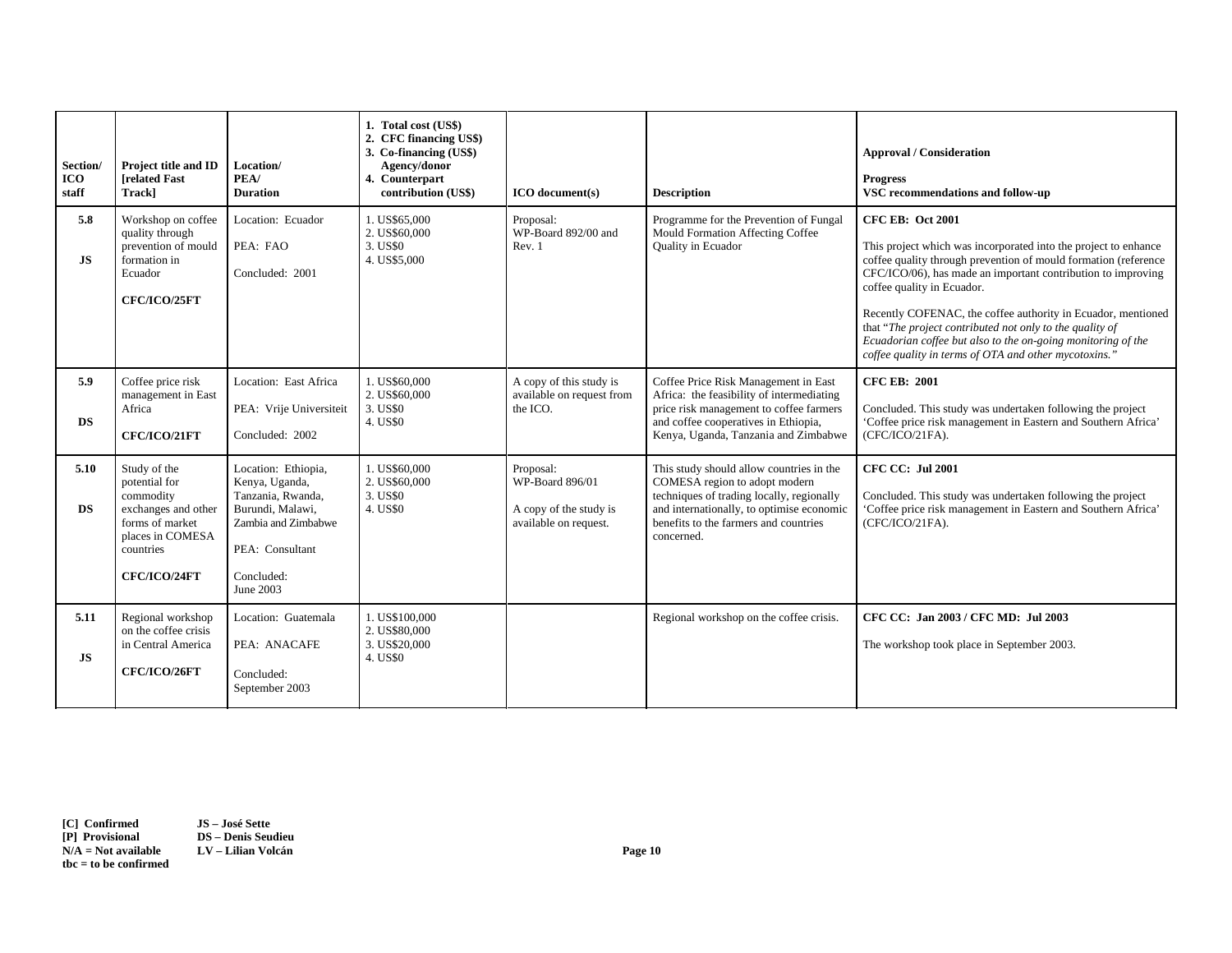| Section/<br><b>ICO</b><br>staff | Project title and ID<br><b>Irelated Fast</b><br>Trackl                                                                                                                              | Location/<br>PEA/<br><b>Duration</b>                                                                                | 1. Total cost (US\$)<br>2. CFC financing US\$)<br>3. Co-financing (US\$)<br>Agency/donor<br>4. Counterpart<br>contribution (US\$)                                                 | ICO document(s)                                                                                                                                                                                                                                                                                                                                                                                                                      | <b>Description</b>                                                                                                                                                                                                                                                                                                                  | <b>Approval / Consideration</b><br><b>Progress</b><br>VSC recommendations and follow-up                                                                                                                                                                                                                                                                                                                                                                                                                                                                                                                                                                                                                                                                                                                                                                                                                   |
|---------------------------------|-------------------------------------------------------------------------------------------------------------------------------------------------------------------------------------|---------------------------------------------------------------------------------------------------------------------|-----------------------------------------------------------------------------------------------------------------------------------------------------------------------------------|--------------------------------------------------------------------------------------------------------------------------------------------------------------------------------------------------------------------------------------------------------------------------------------------------------------------------------------------------------------------------------------------------------------------------------------|-------------------------------------------------------------------------------------------------------------------------------------------------------------------------------------------------------------------------------------------------------------------------------------------------------------------------------------|-----------------------------------------------------------------------------------------------------------------------------------------------------------------------------------------------------------------------------------------------------------------------------------------------------------------------------------------------------------------------------------------------------------------------------------------------------------------------------------------------------------------------------------------------------------------------------------------------------------------------------------------------------------------------------------------------------------------------------------------------------------------------------------------------------------------------------------------------------------------------------------------------------------|
| 5.12<br>JS                      | Enhancement of<br>coffee quality<br>through prevention<br>of mould formation<br><b>CFC/ICO/06</b>                                                                                   | Location: worldwide<br>PEA: FAO<br>10/98-09/05<br>(extended 3 months)                                               | 1. US\$5,593,500<br>2. US\$2,526,000<br>3. US\$2,067,000<br>UNDP: US\$1,500,000<br>ISIC: US\$367.000<br>CIRAD: US\$200,000<br>4. US\$1,000,500                                    | Proposal:<br>EB-3620/97 Rev. 1<br>Guidelines: ED-1763/00<br>Rev. 1<br>ED-1988/06<br>Ecuador outline:<br>WP-Board 892/00 and<br>Rev. 1<br>Progress reports:<br>ICC-84-1, ICC-86-1<br>ED-1827/02, ICC-87-2,<br>ICC-88-2, ICC-89-4,<br>ICC-90-3, ICC-91-3,<br>ICC-93-2, ICC-94-7,<br>EB-3903/05<br>Code of practice:<br>PSCB-36/02<br>ED-1968/05 (programme)<br>Executive summary of<br>study: ED-1992/06 and<br>Final report: ICC-96-4 | The project's aim was to establish and<br>disseminate guidelines for coffee<br>production, harvesting, processing,<br>storage and transport to avoid situations<br>leading to the formation of mould in<br>coffee. The dissemination of its results<br>will improve production of good quality<br>coffee, and thus export earnings. | ICO: Feb 1997 (outline)<br>CFC CC: Jul 1998 / CFC EB: Oct 1998<br>The project was successfully extended to a wide range of<br>countries. A positive mid-term evaluation took place in March<br>2003 and a concluding workshop took place in Brazil in<br>September 2005. The final technical and management report and<br>CD-Rom training tool on good hygiene practices were circulated<br>in September 2006. The training tool can also be downloaded<br>from the website www.coffee-ota.org.<br>Using the results generated from this project, the ICO has<br>contributed to Codex Alimentarius discussions on OTA, and<br>recently recommended that Codex develop a proposed code of<br>conduct on OTA in cooperation with the FAO.<br>Additional material produced to disseminate/follow up the<br>results obtained from the project, includes: Training tool on<br>good hygiene practices (CD-Rom). |
| 5.13<br>LV                      | Strengthening the<br>commercial,<br>financial,<br>management and<br>business capacity of<br>small coffee<br>producers/<br>exporters in Mexico<br>and Nicaragua<br><b>CFC/ICO/16</b> | Location:<br>Mexico and Nicaragua<br>PEA: Twin Ltd./<br>Twin Trading Ltd.<br>10/00-06/05<br>(extended for 6 months) | 1. US\$5,330,280<br>2. US\$910,193<br>3. US\$3,468,450<br>Tridos Bank:<br>US\$1,250,000<br>Mexican Government:<br>US\$2,025,000<br>Twin Trading:<br>US\$193,450<br>4. US\$951,637 | Proposal:<br>WP-Board 850/98 Rev. 2<br>Progress reports:<br>ICC-88-4, ICC-89-3,<br>ICC-90-1 Rev. 1.<br>ICC-91-4, ICC-93-4,<br>ICC-94-1, ICC-94-8,<br>ICC-95-7 Add. 1<br>Final report:<br>ICC-95-7 (Executive<br>Summary)<br>ICC-96-5 Executive<br>Summary of the Guide)                                                                                                                                                              | The project's aim was to help small<br>coffee growers to compete in the market<br>and become creditworthy, generating<br>benefits such as employment and greater<br>income for their communities.                                                                                                                                   | <b>ICO</b> : Jan 1999<br><b>CFC CC: Jul 2000</b><br><b>CFC EB: Oct 2000</b><br>The project implementation concluded in June 2005. A final<br>report (Executive summary) was circulated in May 2006. An<br>Executive Summary of the Guide for strengthening the business<br>and export capacity of coffee cooperatives, based on the<br>experiences of this project was circulated in September 2006.<br>The final version of the Guide will be circulated to the Council in<br>September 2008.                                                                                                                                                                                                                                                                                                                                                                                                            |
| 5.14<br><b>DS</b>               | Sustainable coffee<br>development in<br>Eastern Africa<br>CFC/ICO/29FT                                                                                                              | Location: Eastern Africa<br>PEA: EAFCA<br>consultant<br>Duration: 6 months<br>Concluded: 2005                       | 1. US\$30,000<br>2. US\$15,000<br>3. US\$15,000<br>EAFCA: US\$15,000<br>4. US\$0                                                                                                  | Proposal:<br>WP-Board 923/03<br>Final Report: ICC-95-1<br>(Executive Summary)                                                                                                                                                                                                                                                                                                                                                        | To support sustainable coffee<br>development in Eastern Africa by<br>addressing issues related to coffee<br>certification.                                                                                                                                                                                                          | <b>ICO: Jan 2003</b><br>CFC CC/MD: Jul 2003<br>Project concluded. A final report was circulated in May 2006.                                                                                                                                                                                                                                                                                                                                                                                                                                                                                                                                                                                                                                                                                                                                                                                              |

**[C] Confirmed JS – José Sette**

**[P] Provisional DS – Denis Seudieu** 

**N/A = Not available LV – Lilian Volcán Page 11** 

**tbc = to be confirmed**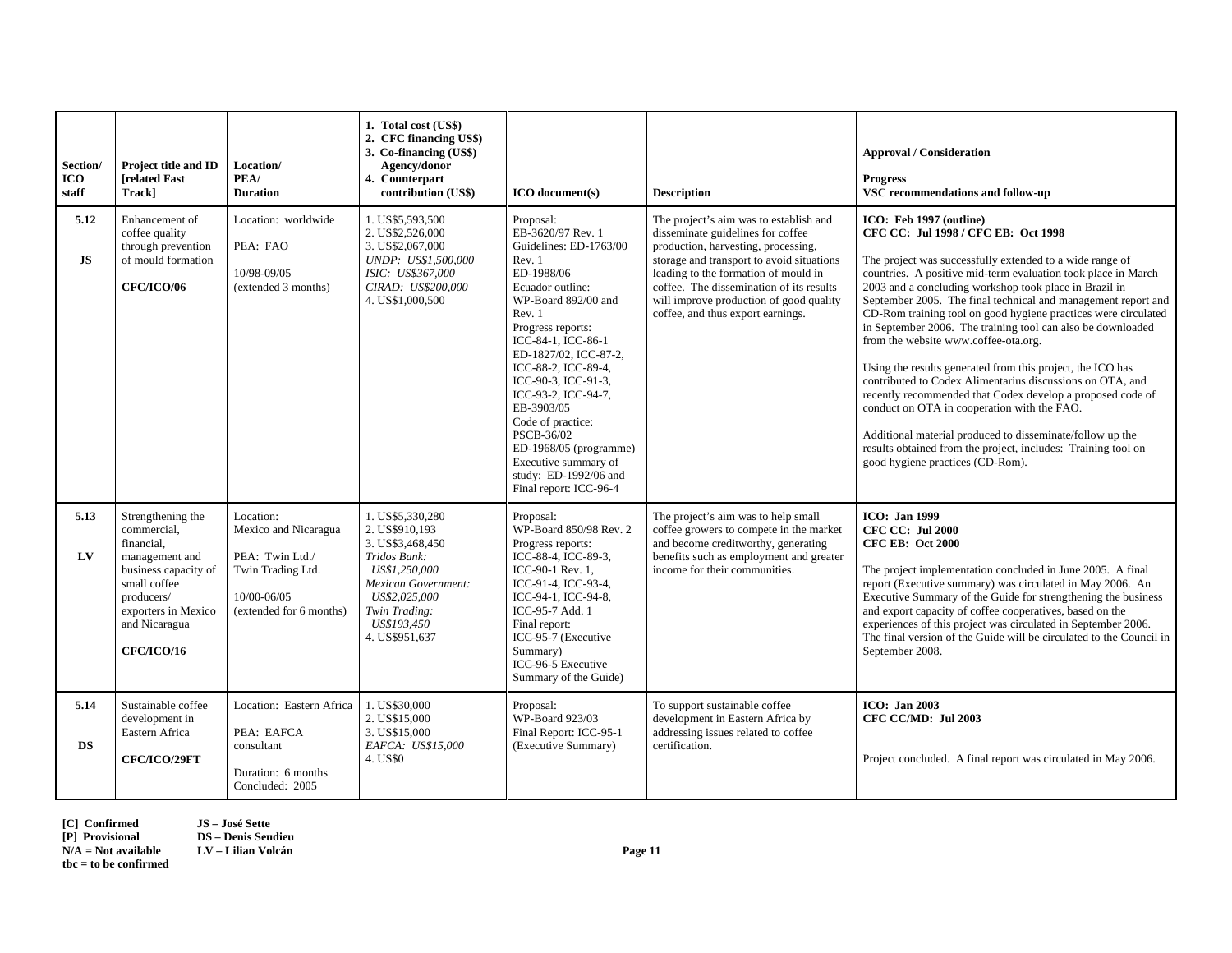| Section/<br>ICO<br>staff | Project title and ID<br><b>Irelated Fast</b><br>Track]                                                                                  | Location/<br>PEA/<br><b>Duration</b>                                                                                                                                       | 1. Total cost (US\$)<br>2. CFC financing US\$)<br>3. Co-financing (US\$)<br>Agency/donor<br>4. Counterpart<br>contribution (US\$)                        | ICO document(s)                                                                                                                                                                                          | <b>Description</b>                                                                                                                                                                                                                                                                                                                          | <b>Approval / Consideration</b><br><b>Progress</b><br>VSC recommendations and follow-up                                                                                                                                                                                                                                                                                                                                                                                                                                                                                                                                                                                                                                                                                                                                                                                                                                                     |
|--------------------------|-----------------------------------------------------------------------------------------------------------------------------------------|----------------------------------------------------------------------------------------------------------------------------------------------------------------------------|----------------------------------------------------------------------------------------------------------------------------------------------------------|----------------------------------------------------------------------------------------------------------------------------------------------------------------------------------------------------------|---------------------------------------------------------------------------------------------------------------------------------------------------------------------------------------------------------------------------------------------------------------------------------------------------------------------------------------------|---------------------------------------------------------------------------------------------------------------------------------------------------------------------------------------------------------------------------------------------------------------------------------------------------------------------------------------------------------------------------------------------------------------------------------------------------------------------------------------------------------------------------------------------------------------------------------------------------------------------------------------------------------------------------------------------------------------------------------------------------------------------------------------------------------------------------------------------------------------------------------------------------------------------------------------------|
| 5.15<br>DS/<br>LV        | Integrated white<br>stem borer<br>management in<br>smallholder coffee<br>farms in India.<br>Malawi and<br>Zimbabwe<br><b>CFC/ICO/18</b> | Location: India.<br>Malawi, Zimbabwe<br>PEA: CABI Bioscience<br>Duration: 4 years (06/02<br>$-06/06$ , with two<br>extensions of six<br>months)<br>Concluded:<br>June 2007 | 1. US\$3.103.778<br>2. US\$2,262,316<br>3. US\$122,744<br>DFID: US\$76,170<br>Others: US\$46,574<br>4. US\$718,718                                       | Proposal:<br>WP-Board 878/00 &<br>EB-3766/00<br>Progress reports:<br>ICC-88-3, ICC-89-2.<br>ICC-90-2 Rev. 1.<br>ICC-91-2, ICC-93-1<br>MTE: ICC-94-2,<br>$ICC-97-1 (Annex III)$<br>$ICC-98-1 (Annex III)$ | The aim of this pilot project was to<br>expand research and development of<br>Integrated Pest Management (IPM)<br>measures for combating white stem borer<br>and reduce use of chemical pesticides.                                                                                                                                         | ICO: Sep 00 (formal)<br>CFC CC: Jul 01<br>CFC EB: Oct 01<br>A dissemination workshop took place in India in June 2007. A<br>progress report was circulated to the Council in September 2007<br>and a final report will be circulated in May 2008.<br>The main results obtained include: In India, the adoption of<br>practices such as two tiers of shade, the development of<br>pheromones and regular tracing were suitable for the integrated<br>management of the white stem borer. In Africa, on the other<br>hand, biological control through the development of natural<br>enemies appears to be preferred due to the high cost of chemical<br>methods.<br>Above all, good agricultural practice was key to successfully<br>controlling the white stem borer. The project has also facilitated<br>south-south cooperation among India, Malawi and Zimbabwe to<br>share further experiences and exchange knowledge on this<br>matter. |
| 5.16<br><b>DS</b>        | Coffee market<br>development and<br>trade promotion in<br>Eastern and<br>Southern Africa<br>CFC/ICO/03FA                                | Location: Tanzania.<br>Uganda, Zimbabwe<br>PEA: UNOPS [C]<br>NRI Consultant<br>Duration: 6 years:<br>$(10/00 - 09/06 -$<br>extended for 12 months<br>until 09/07)          | 1. US\$9.101.301<br>2. US\$5,012,053<br>3. US\$2,540,141<br>Int. banks: US\$1,736,891<br>Local banks: US\$787,500<br>ICO: US\$15.750<br>4. US\$1,549,107 | Proposal: EB-3604/96 &<br>EB-3604/96 Add.1<br>Progress reports:<br>ICC-86-3, ICC-95-2,<br>ICC-97-1 (Annex I)<br>ICC-98-1 (Annex I)                                                                       | The project will develop and test coffee<br>marketing systems that will respond to<br>producer and trade needs, and strengthen<br>public and private institutions to operate<br>the systems. It will promote improved<br>access to the international market and<br>introduce measures to minimise exposure<br>to technical and price risks. | <b>ICO: May 1997</b><br><b>CFC CC: Jul 1997</b><br><b>CFC EB: Oct 1997</b><br>The PEA reported on progress to the Council in May 2006 and<br>recommended that the ICO should call a meeting of all parties to<br>reallocate funds to enable the project to be concluded. In<br>September 2006, the parties involved decided to extend the<br>implementation of the project for one year, with no financial<br>implications. A progress report was circulated to the Council in<br>September 2007 and a final report will be circulated in<br>September 2008.                                                                                                                                                                                                                                                                                                                                                                                |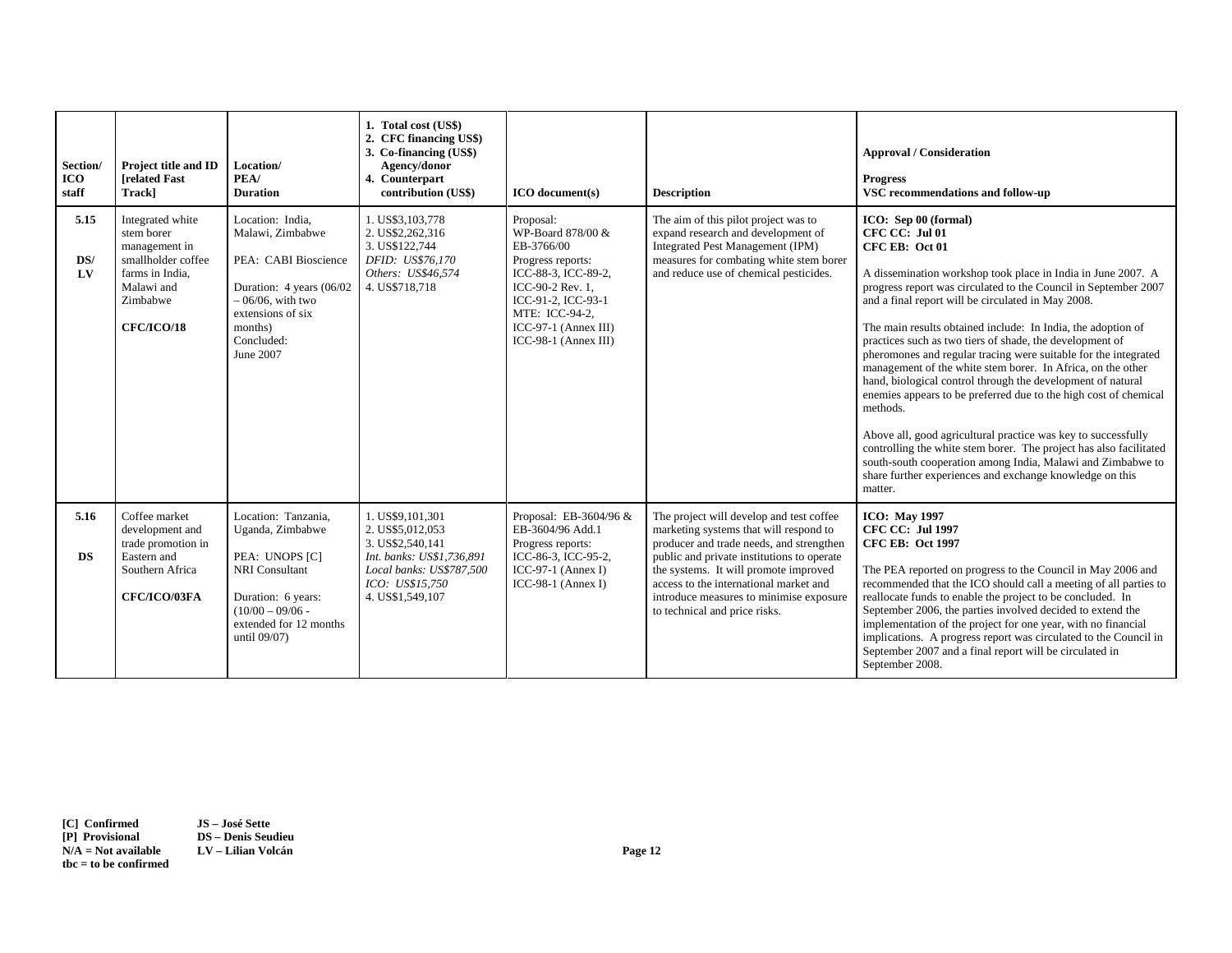| Section/<br>ICO<br>staff | Project title and ID<br><b>Irelated Fast</b><br>Trackl                                                                             | Location/<br>PEA/<br><b>Duration</b>                                                                                                                                                                                       | 1. Total cost (US\$)<br>2. CFC financing US\$)<br>3. Co-financing (US\$)<br>Agency/donor<br>4. Counterpart<br>contribution (US\$) | <b>ICO</b> document(s)                                                                                                                                                                                         | <b>Description</b>                                                                                                                                                                                                                                                                                                                                                                                                            | <b>Approval / Consideration</b><br><b>Progress</b><br>VSC recommendations and follow-up                                                                                                                                                                                                                                                                                                                                                                                                                                                                               |
|--------------------------|------------------------------------------------------------------------------------------------------------------------------------|----------------------------------------------------------------------------------------------------------------------------------------------------------------------------------------------------------------------------|-----------------------------------------------------------------------------------------------------------------------------------|----------------------------------------------------------------------------------------------------------------------------------------------------------------------------------------------------------------|-------------------------------------------------------------------------------------------------------------------------------------------------------------------------------------------------------------------------------------------------------------------------------------------------------------------------------------------------------------------------------------------------------------------------------|-----------------------------------------------------------------------------------------------------------------------------------------------------------------------------------------------------------------------------------------------------------------------------------------------------------------------------------------------------------------------------------------------------------------------------------------------------------------------------------------------------------------------------------------------------------------------|
| 5.17<br>LVI<br><b>DS</b> | Improvement of<br>coffee production in<br>Africa by the control<br>of coffee wilt disease<br>- tracheomycosis<br><b>CFC/ICO/13</b> | Location: Cameroon.<br>Côte d'Ivoire, Congo<br>(DR), Ethiopia, Rwanda,<br>Tanzania, Uganda<br>PEA: CABI [C]<br>Duration: 4 years<br>$(02/01 - 12/05,$ extended<br>to 12/06 with second<br>extension to 12/07<br>approved). | 1. US\$8,951,587<br>2. US\$3,516,888<br>3. US\$4,348,779<br>EU: US\$3,212,328<br>Others: US\$1,136,451<br>4. US\$1,085,920        | Proposal: EB-3655/97<br>Progress reports:<br>ICC-86-6, ICC-89-1,<br>ICC-93-3, ICC-94-4<br>MTE: ICC-90-5.<br>$ICC-91-1.$<br>$ICC-97-1$ (Annex II)<br>$ICC-98-1 (Annex II)$                                      | Coffee wilt disease (tracheomycosis)<br>causes widespread losses to small farmers<br>in Africa who are dependent on coffee for<br>their income. The project will implement<br>a regional programme to improve<br>management practices to contain the<br>disease and develop an information and<br>training programme for small producers.                                                                                     | ICO: May 98<br>CFC CC: Jan 98<br>CFC EB: Apr 98<br>Based on the MTE request for a year's extension of the project,<br>the CFC approved a budget neutral extension up to 31 December<br>2006. The CFC approved the PEA's request for the project to be<br>extended for 12 months until December 2007 (with no budgetary<br>implications). A final workshop will take place during the<br>EAFCA conference in February 2008 in Kampala, Uganda. A<br>progress report was circulated to the Council in September 2007<br>and a final report will be circulated May 2008. |
| 5.18<br><b>DS</b>        | Improving coffee<br>quality in East and<br>Central Africa<br>through enhanced<br>processing practices<br><b>CFC/ICO/22</b>         | Location: Rwanda,<br>Ethiopia<br>PEA: CABI-Africa<br>Regional Centre (CABI-<br>ARC) [C]<br>Duration: 3 years (10/04)<br>$-10/07$                                                                                           | 1. US\$2,937,029<br>2. US\$2,029,224<br>3. US\$122,195<br>Illy Caffè: US\$122,195<br>4. US\$785,610                               | Proposal:<br>WP-Board 879/00:<br>WP-Board 893/00:<br>WP-Board 935/03<br>Progress reports:<br>ICC-94-3, ICC-95-5,<br>ICC-96-2.<br>$ICC-97-1 (Annex IV)$<br>$ICC-98-1 (Annex IV)$<br>See also:<br>[CFC/ICO/17FT] | The project will improve the production<br>of quality coffees, which command<br>premium prices, through improved<br>methods of primary processing by farmer<br>groups/associations at the village level<br>(enhanced wet [semi-washed] processing<br>or sun-drying methods). This will lead to<br>an increase in income generation, thereby<br>improving the livelihoods of small-scale<br>coffee farmers and their families. | ICO: May 2003 (in principle)<br><b>CFC CC: Jan 2004</b><br><b>CFC EB: Apr 2004</b><br>An MTE was organized in February 2007, and a workshop to<br>disseminate the findings of the project took place at that time in<br>Ethiopia. A progress report was circulated to the Council in<br>September 2007. A final dissemination workshop will take place<br>in February 2008 during the EAFCA conference in Kampala,<br>Uganda and the final report will be circulated in May 2008.                                                                                     |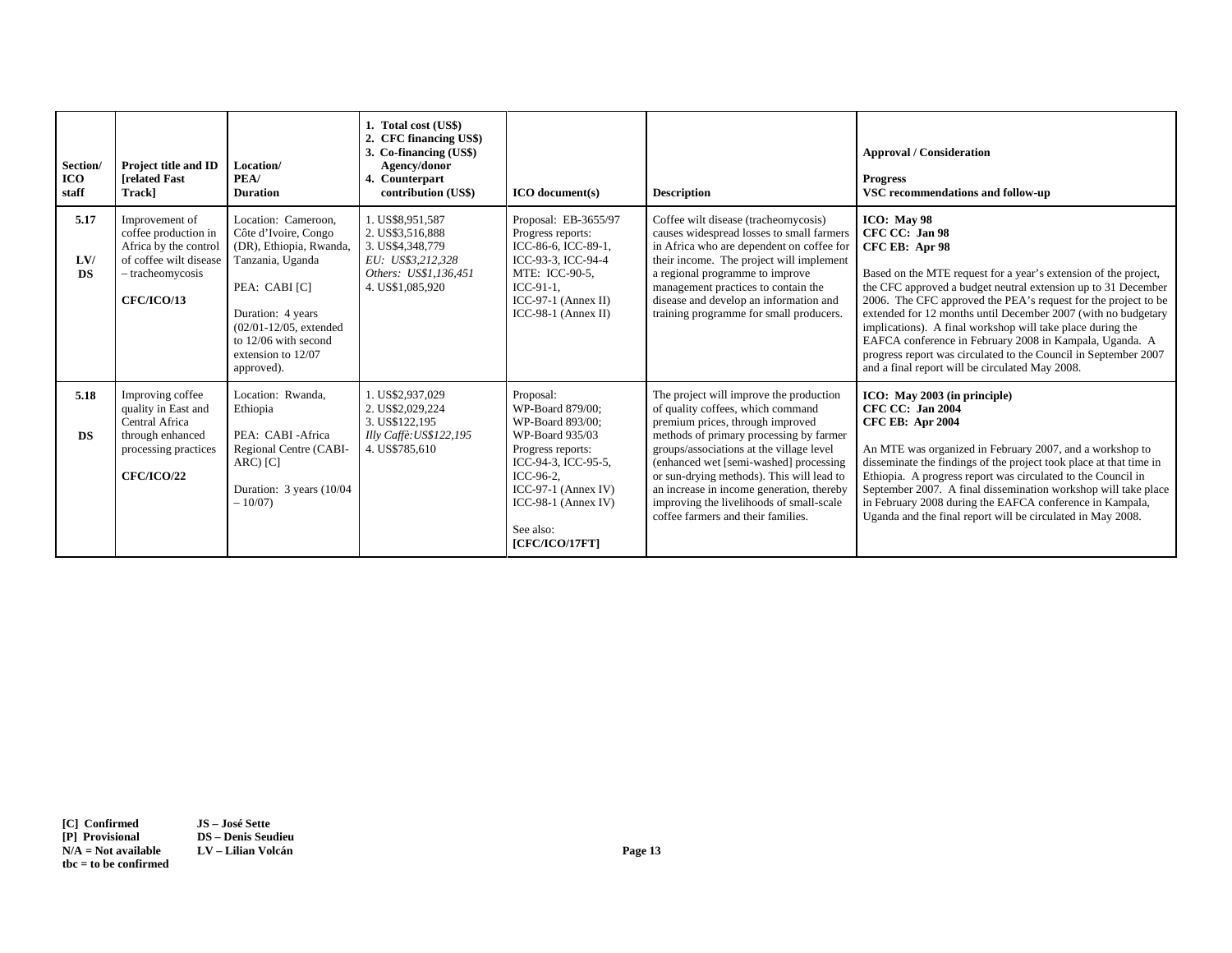# **SCHEDULE FOR PRESENTATION OF PROJECT PROPOSALS COFFEE YEAR 2007/08**

| <b>ICO</b> and CFC meetings                                                                | <b>Deadlines</b>                                                                                                                                                                                                                       |  |
|--------------------------------------------------------------------------------------------|----------------------------------------------------------------------------------------------------------------------------------------------------------------------------------------------------------------------------------------|--|
| $24 - 25$ January 2008<br><b>ICO</b> Executive Board                                       | 21 September 2007: Deadline for new and revised project<br>proposals, requests for Fast Track (FT) and Project Preparation<br>Facilities (PPF) to be considered by the VSC and subsequently<br>the ICO Executive Board in January 2008 |  |
| <b>CFC Consultative Committee</b><br>meeting in Amsterdam<br>(21 – 26 January 2008)        | <b>15 October 2007:</b> Deadline for project proposals to be submitted<br>to the CFC Secretariat                                                                                                                                       |  |
| $19 - 23$ May 2008<br>International Coffee Council and<br><b>ICO</b> Executive Board       | 22 February 2008: Deadline for new and revised project<br>proposals, requests for Fast Track (FT) and Project Preparation<br>Facilities (PPF) to be considered by the VSC and subsequently<br>the ICO Executive Board in May 2008      |  |
| <b>CFC Consultative Committee</b><br>meeting in Amsterdam<br>$(14 - 19$ July 2008)         | 14 April 2008: Deadline for project proposals to be submitted to<br>the CFC Secretariat                                                                                                                                                |  |
| $22 - 26$ September 2008<br>International Coffee Council and<br><b>ICO</b> Executive Board | 27 June 2008: Deadline for new and revised project proposals,<br>requests for Fast Track (FT) and Project Preparation Facilities<br>(PPF) to be considered by the VSC and subsequently the ICO<br>Executive Board in September 2008    |  |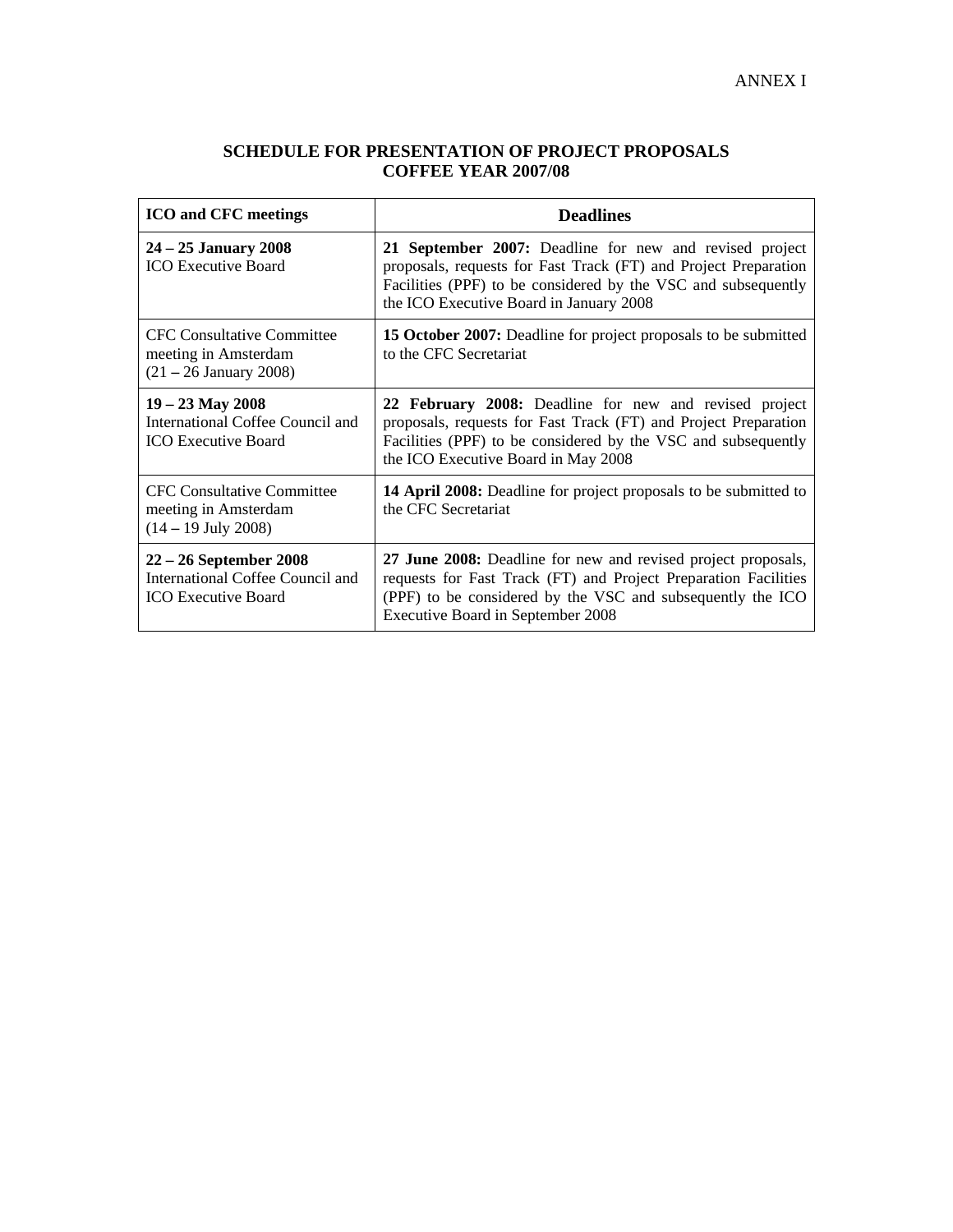## **LIST OF ACRONYMS USED IN THIS DOCUMENT**

| <b>ACRN</b>      | <b>African Coffee Research Network</b>                                  |  |  |  |  |
|------------------|-------------------------------------------------------------------------|--|--|--|--|
| <b>AGPS</b>      | Seed and Plant Genetic Resources Service                                |  |  |  |  |
| <b>ANACAFE</b>   | National Coffee Association (Guatemala)                                 |  |  |  |  |
| <b>CABI</b>      | <b>CAB</b> International                                                |  |  |  |  |
| <b>CABI-ARC</b>  | CAB International – Africa Regional Centre                              |  |  |  |  |
| <b>CATIE</b>     | Tropical Agricultural Research and Higher Education Centre              |  |  |  |  |
| <b>CBD</b>       | <b>Coffee Berry Disease</b>                                             |  |  |  |  |
| CD               | <b>Compact Disk</b>                                                     |  |  |  |  |
| <b>CFC</b>       | <b>Common Fund for Commodities</b>                                      |  |  |  |  |
| CFC CC           | <b>CFC Consultative Committee</b>                                       |  |  |  |  |
| <b>CFC EB</b>    | <b>CFC</b> Executive Board                                              |  |  |  |  |
| CFC MD           | <b>CFC Managing Director</b>                                            |  |  |  |  |
| <b>CFC PAC</b>   | CFC Project Appraisal Committee                                         |  |  |  |  |
| <b>CFC PPF</b>   | <b>CFC Project Preparation Facilities</b>                               |  |  |  |  |
| <b>CIB</b>       | Coffee Industry Board of Jamaica                                        |  |  |  |  |
| <b>CIRAD</b>     | Centre for International Cooperation in                                 |  |  |  |  |
|                  | <b>Agronomic Research for Development</b>                               |  |  |  |  |
| <b>CNRA</b>      | Centre National de Recherche Agronomique (Côte d'Ivoire)                |  |  |  |  |
| <b>CLR</b>       | Coffee Leaf Rust                                                        |  |  |  |  |
| <b>CRMG</b>      | Commodity Risk Management Group (World Bank)                            |  |  |  |  |
| <b>COFENAC</b>   | National Coffee Council (Ecuador)                                       |  |  |  |  |
| <b>COMESA</b>    | Common Market for Eastern and Southern Africa                           |  |  |  |  |
| <b>DFID</b>      | Department for International Development (UK)                           |  |  |  |  |
| <b>EAFCA</b>     | Eastern African Fine Coffees Association                                |  |  |  |  |
| EB               | <b>Executive Board</b>                                                  |  |  |  |  |
| EC               | <b>European Community</b>                                               |  |  |  |  |
| EU               | European Union                                                          |  |  |  |  |
| <b>FGCCC</b>     | Fond de Garantie des Coopératives café cacao                            |  |  |  |  |
|                  | (Guarantee Fund of Coffee and Cocoa Cooperatives)                       |  |  |  |  |
| <b>FAO</b>       | Food and Agriculture Organization of the United Nations                 |  |  |  |  |
| <b>FAR</b>       | <b>Final Appraisal Report</b>                                           |  |  |  |  |
| FT               | Fast Track funding procedures for the CFC                               |  |  |  |  |
| <b>GA</b>        | <b>Grant Agreement</b>                                                  |  |  |  |  |
| <b>IACO</b>      | Inter-African Coffee Organisation                                       |  |  |  |  |
| <b>IAO/MAE</b>   | Istituto Agronomico per l'Oltremare/Ministry of Foreign Affairs (Italy) |  |  |  |  |
| <b>ICB</b>       | <b>International Commodity Body</b>                                     |  |  |  |  |
| $\rm{ICC}$       | <b>International Coffee Council</b>                                     |  |  |  |  |
| <b>ICGN</b>      | <b>International Coffee Genome Network</b>                              |  |  |  |  |
| ICO              | <b>International Coffee Organization</b>                                |  |  |  |  |
| ICO PC           | Promotion Committee of the International Coffee Organization            |  |  |  |  |
| <b>IICT-CIFC</b> | Tropical Research Institute - Coffee Rust Research Centre               |  |  |  |  |
| <b>IICA</b>      | Inter-American Institute for Cooperation on Agriculture                 |  |  |  |  |
| <b>IISD</b>      | International Institute for Sustainable Development [Canada]            |  |  |  |  |
| <b>INCA</b>      | Instituto Nacional do Café de Angola                                    |  |  |  |  |
| <b>IPGRI</b>     | <b>International Plant Genetic Resources Institute</b>                  |  |  |  |  |
|                  | (new name: Bioversity International)                                    |  |  |  |  |